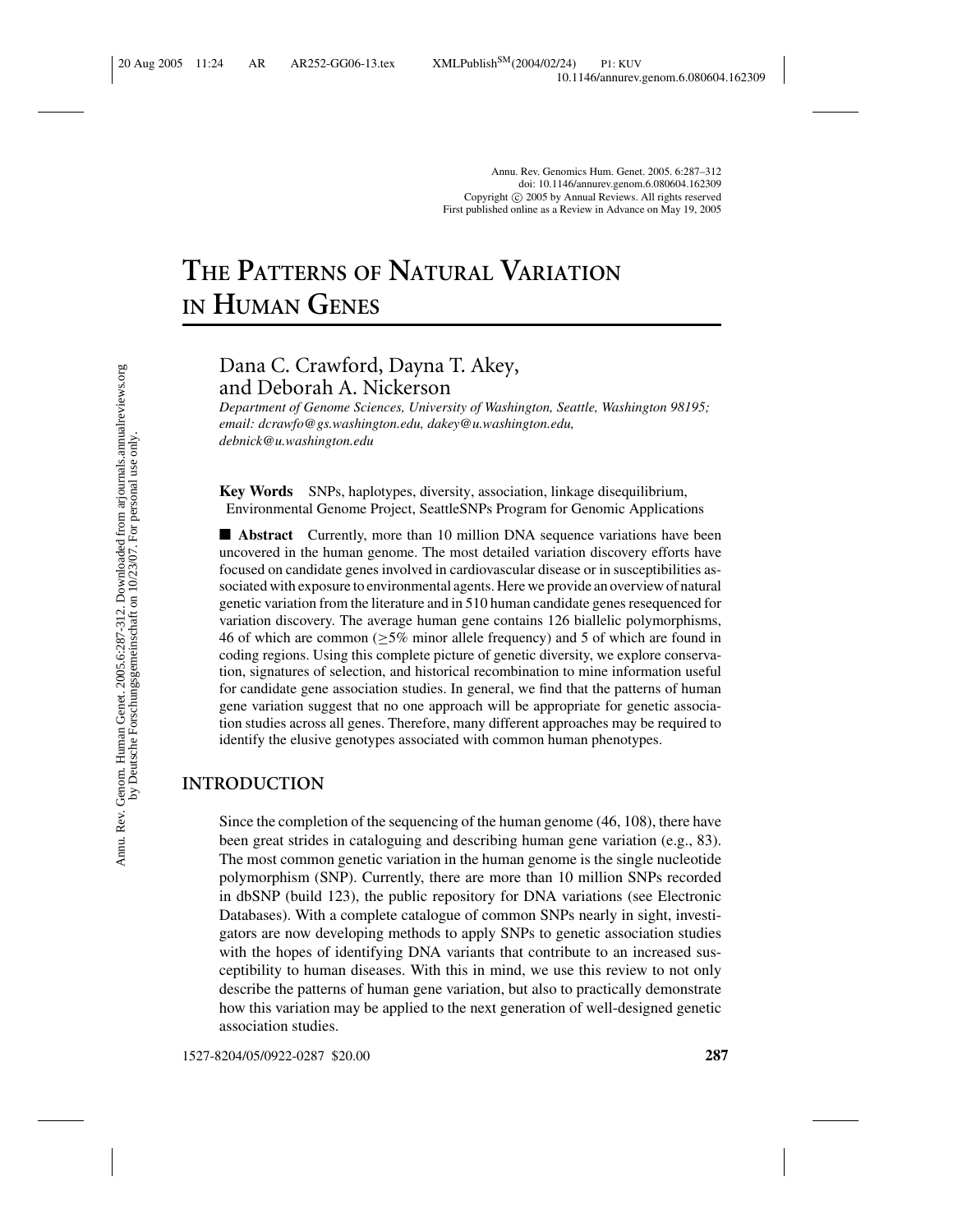#### **SINGLE NUCLEOTIDE POLYMORPHISMS IN HUMAN GENES**

Resequencing genes or genomic regions in several population samples is considered the gold standard for cataloguing genetic variation for any species. Currently, more than 11.5 megabases of reference sequence have been scanned for DNA variation discovery by two of the largest targeted resequencing efforts undertaken: the National Heart, Lung, and Blood Institute's Program for Genomic Applications and Pharmacogenetics and Risk of Cardiovascular Disease (SeattleSNPs PGA and PARC, collectively referred to here as SeattleSNPs PGA) and the National Institute for Environmental Health Sciences' Environmental Genome Project (EGP). If the number of individuals resequenced by these two projects is taken into account, close to 1 gigabase has been resequenced, which is equivalent to one third of the human genome and underscores the dramatic leaps in DNA sequencing technology. The SeattleSNPs PGA project resequences genes involved in inflammation, lipid metabolism, and blood pressure regulation (10, 26), whereas the EGP project resequences genes involved in DNA repair, cell cycle regulation, drug metabolism, and apoptosis (58). For most genes less than 35 kb in length, the entire genomic transcript, including all exons and introns, as well as ∼2 kb upstream of the gene and ∼1.5 kb downstream of the gene, is targeted for resequencing. For larger genes (more than 35 kb in length), introns are not typically completely sequenced, but are "sampled." These two projects differ from other large resequencing efforts (7, 84, 96) in that both coding and noncoding regions (including introns) of the gene are targeted in resequencing for variation discovery. A detailed description of the laboratory methods for these projects is available on the SeattleSNPs PGA and EGP Web sites (see Electronic Databases).

To date, the SeattleSNPs PGA has resequenced approximately 3.8 megabases across 180 genes in 47 individuals, comprising 23 Americans of European descent and 24 Americans of African descent. The EGP has resequenced 7.7 megabases across 330 genes in a subset of 90 individuals from the Polymorphism Discovery Resource 450 Panel (20), a panel designed to represent the American population with 24 Americans of European descent, 24 Americans of African descent, 24 Asians, 12 Hispanics, and 6 Native Americans. More than 75% of the targeted transcript was resequenced for approximately 70% of the genes presented here. The average candidate gene size is 20.9 kb in the SeattleSNPs PGA data set and 44.6 kb in the EGP data set. Together, these two projects have annotated 64,451 DNA sequence variations in 510 candidate genes spanning all 23 human chromosomes. The 510-gene data set represents approximately 2% of the predicted protein coding genes in the human genome (47). As expected, for the SeattleSNPs PGA data set, the African-American population has a greater overall number of variants (17, 701) compared with the European-American sample (11,009). The average nucleotide diversity ( $\pi$ ) per gene is 9.01 × 10<sup>-4</sup> and 6.97 × 10<sup>-4</sup> for the African- and European-American samples, respectively. This measure of nucleotide diversity predicts one SNP every 1110 basepairs (bp) (African-Americans) and 1435 bp (European Americans) when any two chromosomes are compared. All DNA variations identified by the SeattleSNPs PGA and EGP, as well as allele frequencies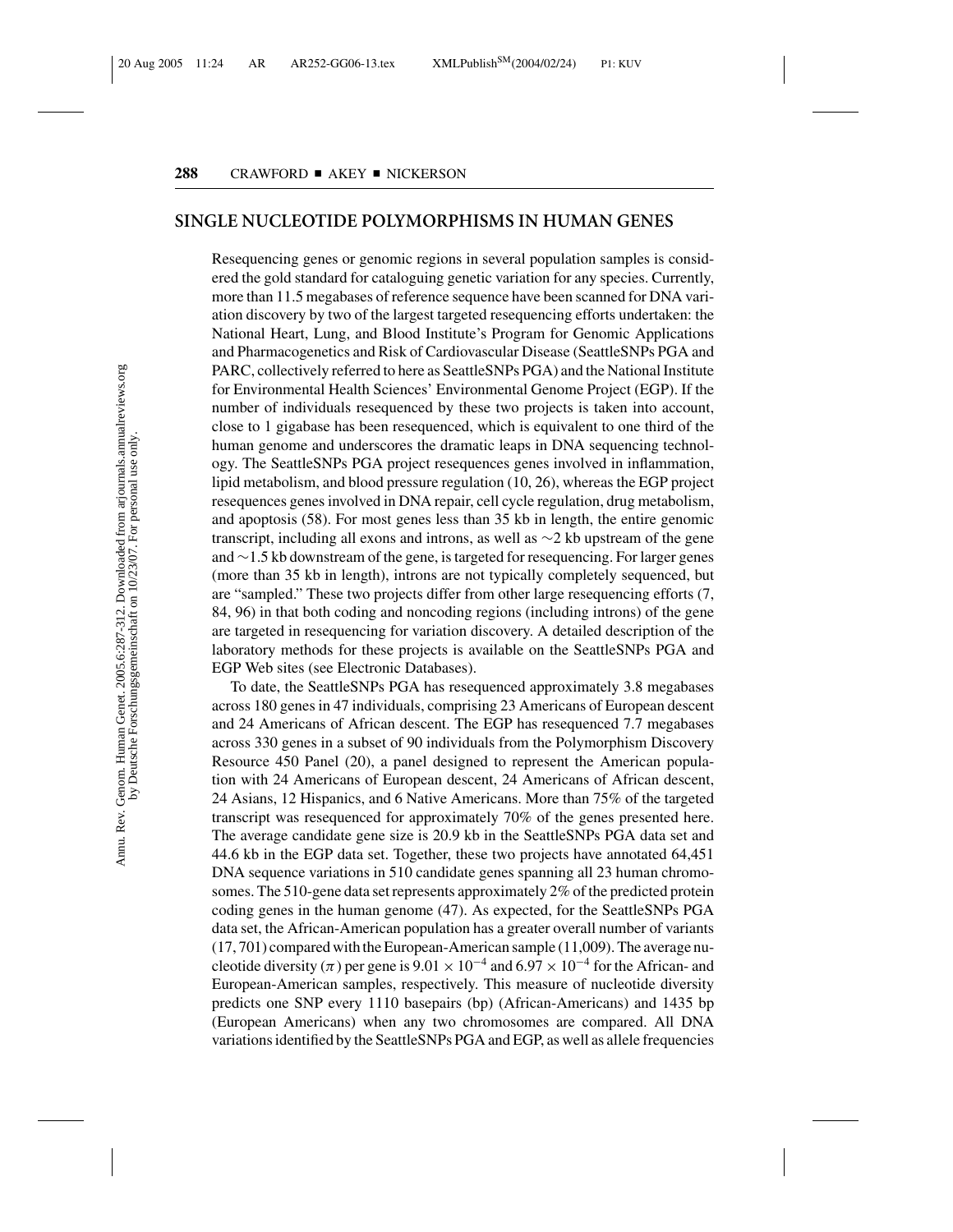and individual genotypes, are routinely deposited in GenBank and dbSNP, the public repository for DNA variations (91, 92, 113). All DNA variations and corresponding data are also available for viewing and/or download on our Web sites (see Electronic Databases), and the list of genes analyzed here can be requested from the authors.

DNA sequence variations annotated by these two projects consist of both SNPs and insertion/deletion polymorphisms (3), collectively referred to as SNPs here. The occurrence of SNPs across the human genome is common, with one approximately every 180 bp, based on resequencing 137 individuals. The estimate from these data agrees with estimates derived from population genetics theory (55) and from empirical estimates based on other resequencing surveys (43, 96). Although the occurrence of SNPs across the genome is frequent, we and other investigators find that most SNPs are rare (64% of all SNPs), with a minor allele frequency (MAF) of <5%. Also, fewer SNPs are within coding regions of the gene [coding SNPs (cSNPs) 4%] compared with noncoding regions of the gene (96%), as previously observed (42, 58). The average gene in the combined SeattleSNPs PGA and EGP data sets (such as *VCAM1*) (Figure 1) has 126 SNPs, 46 of which are common (MAF  $\geq$  5%) and 5 of which are cSNPs. These observations have major implications for performing candidate gene association studies using either direct or indirect approaches, both of which we discuss further below.

## **ASSOCIATION STUDIES AND SINGLE NUCLEOTIDE POLYMORPHISMS**

Association studies have become the focus of most study designs for identifying loci that are involved in complex, common human disease (e.g., heart disease, stroke, diabetes, and cancer). Prior to the completion of the Human Genome Project and the emergence of dense genetic maps, investigators used linkage studies and positional cloning to identify DNA mutations that caused rare disorders such as cystic fibrosis (52, 81) and Huntington's disease (40, 104). Despite the success of identifying genes segregating in classic Mendelian fashion as recessive or dominant disorders (37), investigators have been less successful in identifying loci that contribute to complex, common diseases. A landmark paper in 1996 by Risch & Merikangas (82) suggested that association study designs could be more powerful compared with linkage study designs in identifying the elusive susceptibility loci that geneticists seek. Furthermore, it was suggested that common DNA variation, as opposed to rare mutations, could be responsible for a proportion of common human diseases [i.e., the common variant/common disease (CV/CD) hypothesis ] (14, 22, 56). Even though these suggestions and their potential for success in identifying genetic loci involved in common human diseases remain controversial (112), resources for association studies, such as dense genetic maps of SNPs across the human genome, are enabling investigators to more rapidly identify disease-causing loci that could potentially have a major impact on public health (21).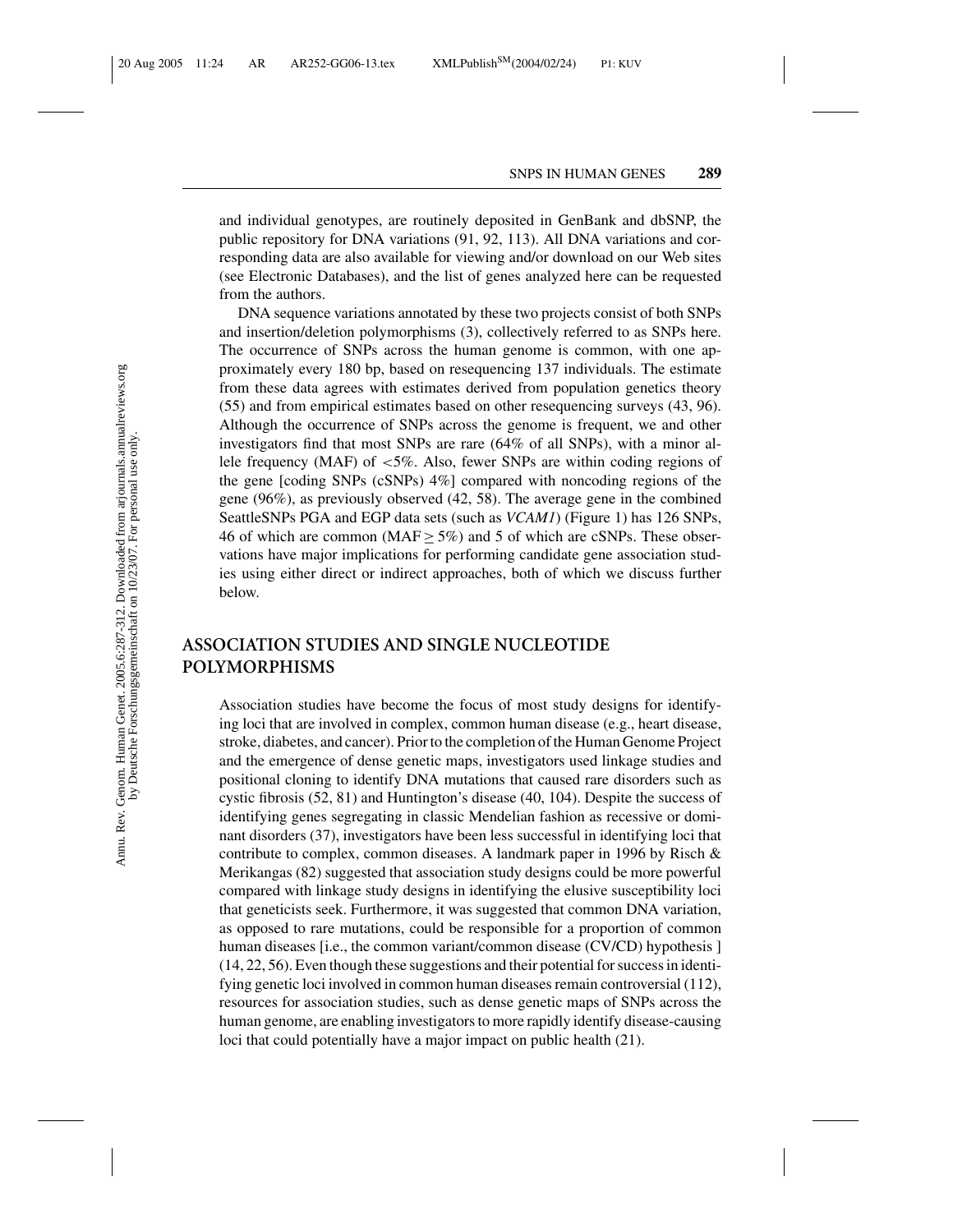## **THE "DIRECT" APPROACH**

As investigators begin to mine the resources available for association designs, two approaches have emerged for studying candidate genes: direct and indirect (22). In a direct candidate gene association study, the putative causative SNP is genotyped directly. The challenge of this approach is predicting or determining a priori which SNPs are likely to be causative or predict the phenotype of interest. Oftentimes, a SNP is suspected to be causative if it is a nonsynonymous SNP (nsSNP); that is, if the cSNP changes the amino acid in the protein of the gene of interest (reviewed in 5). For example, in a simple yet elegant experiment, Cohen et al. (19) hypothesized that genetic variants in three candidate genes are responsible for very low levels of high-density lipoprotein cholesterol (HDL-C), and that these variants would be found more often in individuals with low HDL-C compared with individuals with high HDL-C. Cohen et al. (19) resequenced the coding regions and splice sites of three candidate genes within individuals with extremely low and high levels of HDL-C and identified several nsSNPs over-represented among individuals with low HDL-C compared with high HDL-C. In contrast to the positive finding of rare SNPs contributing to the phenotype, no association was identified with common SNPs ( $MAF > 10\%$ ) and HDL-C in one population examined as part of the Dallas Heart Study (19), further affirming the utility and success of the "direct" candidate gene approach for this phenotype.

Although the direct approach using nsSNPs has proven successful, it is not without serious challenges. The first major challenge is the fact that cSNPs in general are fewer in number within genes compared with noncoding SNPs (noncSNPs) (42, 58). Also, cSNPs are rarer than noncSNPs, resulting in a lower average MAF among cSNPs compared with noncSNPs (38, 107). This challenge is particularly relevant to SNP discovery strategies. Currently, the goal of many large-scale SNP discovery projects is to catalogue common human DNA variation (23). Both the SeattleSNPs PGA and EGP projects resequence a sample size necessary to capture common variation (MAF  $>$  5%) at a detection rate of 95% (55) in at least two populations: African Americans and European Americans. SNPs with a MAF  $<$  5% would require twice the sample size (96 chromosomes) for a similar detection rate (55). Alternatively, rarer cSNPs could be more readily identified by resequencing individuals in the extreme upper and lower percentile of a specific phenotype, as did Cohen et al. (19). For both approaches, to obtain the complete catalogue of SNPs, including both coding and noncoding, will require more effort and resources.

A second challenge is that not all cSNPs are deleterious. Only approximately half of the cSNPs are nsSNPs in the general population  $(6, 7, 43, 84, 87, 96)$ , with only a fraction predicted to be deleterious to protein function. Recent strides, however, have been made in the development of tools that predict in silico the effect a nsSNP has on gene function. These tools (e.g., SIFT and PolyPhen) use structural criteria and sequence homology to predict nsSNP function (15, 18, 67, 78, 102).

In our SeattleSNPs PGA and EGP data sets, 2778 (4.3%; 1 every 4 kb) of the SNPs discovered are classified as cSNPs (synonymous and nonsynonymous), of which 1396 (2.2% of all SNPs) are classified as nonsynonymous. Similar to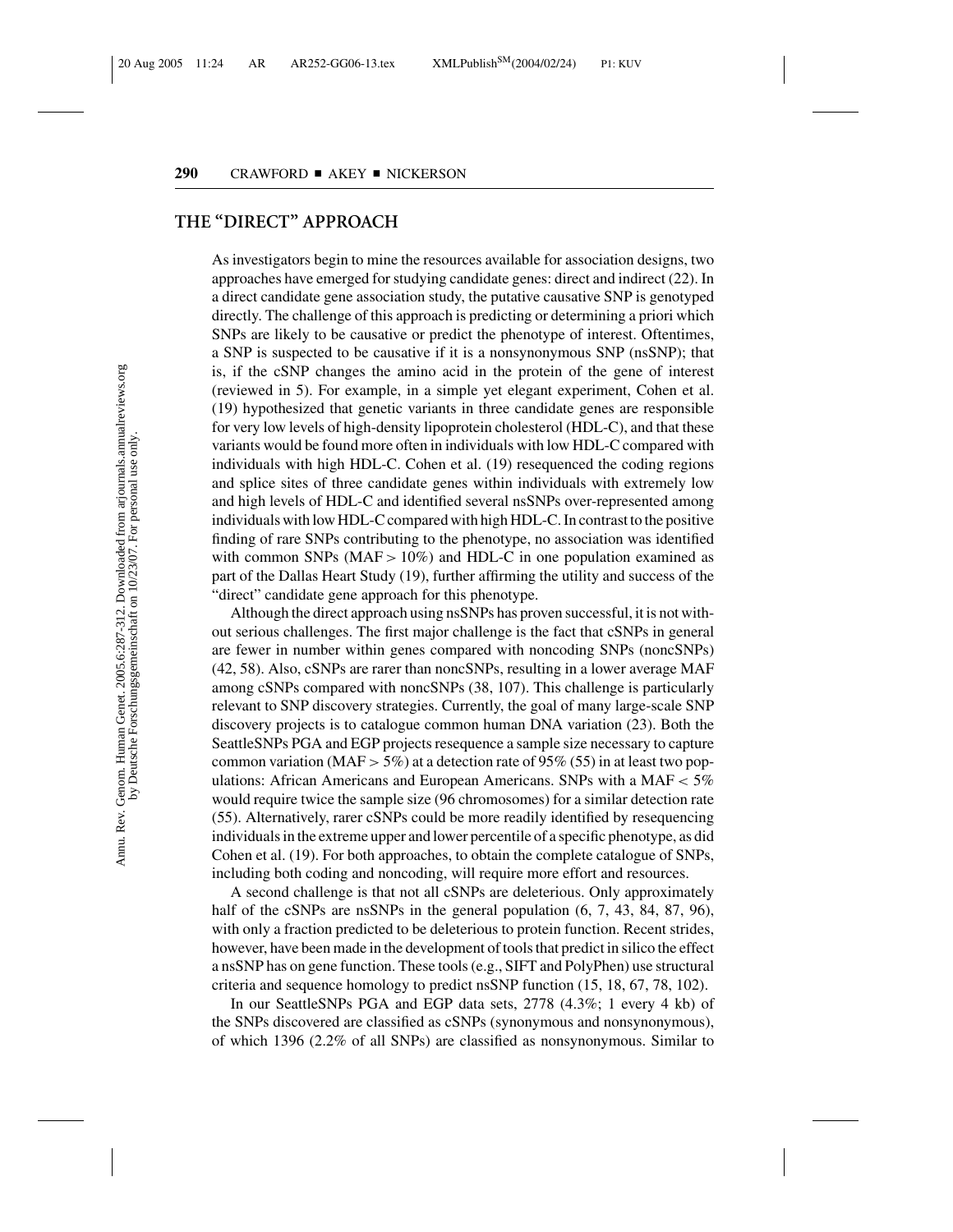another large-scale resequencing survey (96), the average gene across both data sets contains four cSNPs, half of which are nsSNPs. Of all nsSNPs in the SeattleSNPs PGA and EGP, 186 are classified as "intolerant" by SIFT and "probably damaging" or "possibly damaging" by PolyPhen. Many of these potentially deleterious cSNPs do not seem to be randomly distributed across the 510-gene data set; that is, many of these cSNPs are clustered in a few genes, such as *CYP4F2* (three potentially deleterious cSNPs) in the SeattleSNPs PGA data set and *CYP2C9* (four potentially deleterious cSNPs) in the EGP data set.

A list of the potentially deleterious cSNPs was recently reviewed for the EGP data set (58). To summarize those data, 57 cSNPs out of 541 nsSNPs in the EGP were predicted to be intolerant by both SIFT and PolyPhen (58). For the SeattleSNPs PGA data set, 69 nonsynonymous cSNPs are predicted by both PolyPhen and SIFT to be deleterious to protein function (Table 1). From the 69 potentially deleterious cSNPs, 8 have a MAF  $\geq$  5% in both African-American and European-American samples; 20 have a MAF  $\geq$  5% in African-American samples, and 18 have a MAF  $\geq$  5% in European-American samples. The Pfam and Human Gene Mutation Databases were scanned in an effort to identify functionally important protein domains and previously reported phenotypic information associated with these potentially deleterious polymorphisms. The Pfam database was searched to determine if any of the 69 SeattleSNPs PGA cSNPs occur within identifiably important proteins domains. Of the 69 potentially deleterious cSNPs, 37 are located within Pfam domains (Table 1). These 37 cSNPs are good candidates for association and functional studies because they may disrupt protein folding, protein stability, or protein-protein interactions.

In addition to these 37 potentially detrimental cSNPs, of the 69 SeattleSNPs PGA nonsynomous cSNPs, 8 are associated with a known phenotype as reported in the Human Gene Mutation Database. For example, all three of the *ABO* cSNPs listed in Table 1 (P74S, R176G, and F216I) were previously identified and correspond to ABO blood group variation (69, 115). Also, *KEL* R281W was previously reported as a kell blood group variant (57), *IL4R* C431R is associated with IgE levels (41), *MC1R*R151C and R160W are associated with red hair color and vulnerability to UV-induced skin damage (34, 95), and *TNFRSF1B* M196R is associated with hyperandrogenism and polycystic ovary syndrome (72). Considering that 8 of the 69 potentially deleterious cSNPs are associated with a phenotype, these data suggest that the remaining 61 potentially deleterious cSNPs listed in Table 1 are good candidates for disease association and functional studies.

Besides the potentially deleterious nsSNPs, such as the ones described above, there are several other SNPs that should be considered candidates for direct candidate gene association studies. These include SNPs that introduce stop codons and cause premature truncation of the protein, SNPs that alter splice sites, and diallelic insertion/deletion polymorphisms that cause frame shifts. The SeattleSNPs PGA and EGP projects have identified a total of 16 SNPs that introduce a premature stop codon, 15 SNPs that alter splice sites, and 23 insertion/deletion polymorphisms that cause a frame shift with a frequency of one per 0.22 megabases resequenced, collectively (Table 2). Most of these SNPs are found only once or twice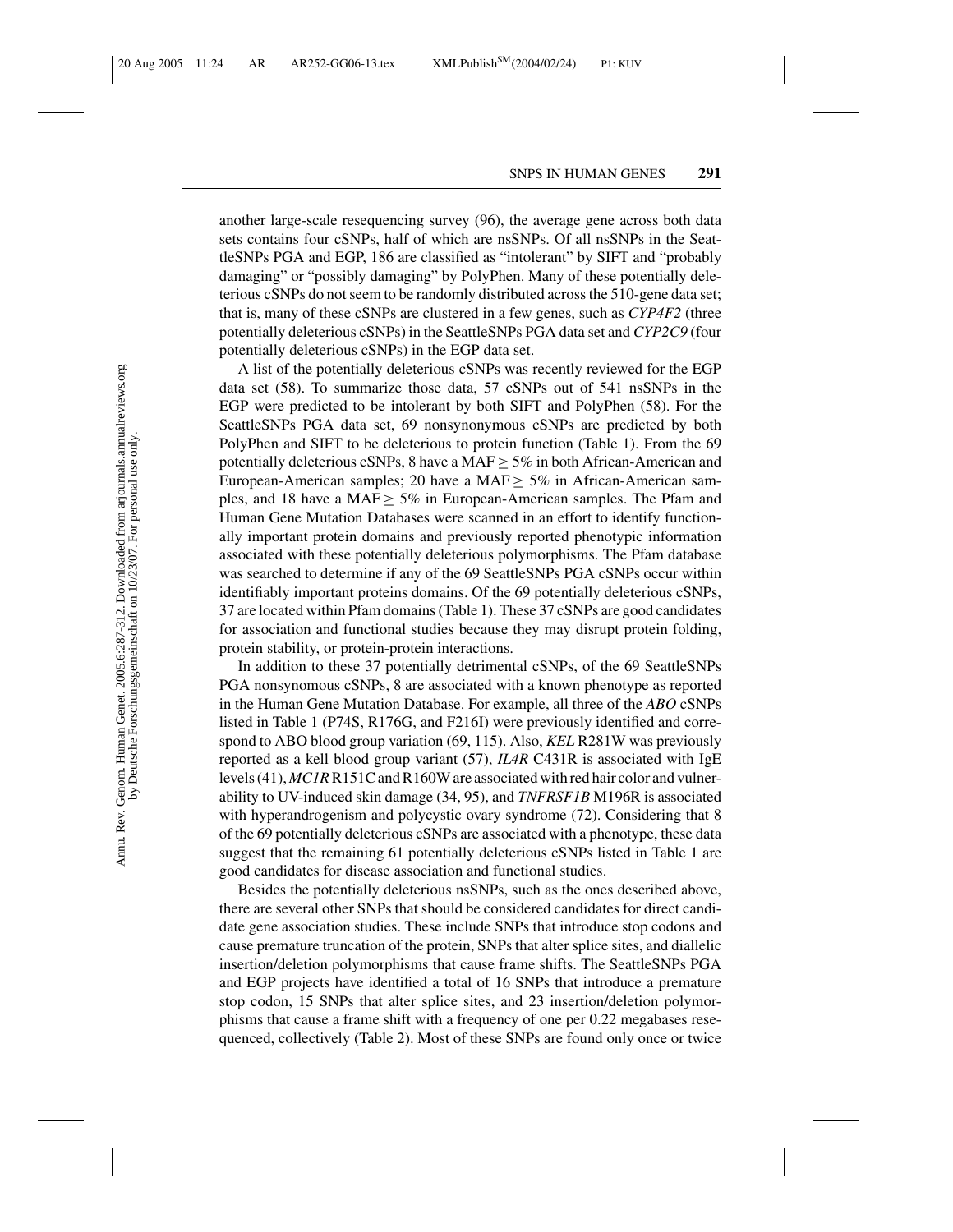| <b>HUGO</b><br>symbol <sup>a</sup> | Locus<br>link <sup>b</sup> | rs<br>$(dbSNP)^c$ freq <sup>d</sup> | AA               | EA<br>freq <sup>e</sup> | AA<br>Pos.f | Major<br>alleleg | <b>Minor</b><br>allele <sup>h</sup> | Pfam domains <sup>i</sup>                         |
|------------------------------------|----------------------------|-------------------------------------|------------------|-------------------------|-------------|------------------|-------------------------------------|---------------------------------------------------|
| <b>ABO</b>                         | 28                         | 512770                              | 0.12             | 0.14                    | 74          | P                | $\mathbf S$                         | PF03414 Glyco-<br>syltransferase<br>family 6      |
| ABO                                | 28                         | 7853989                             | 0.23             | $\boldsymbol{0}$        | 176         | $\mathbb{R}$     | G                                   | PF03414 Glyco-<br>syltransferase<br>family 6      |
| <b>ABO</b>                         | 28                         | 8176740                             | 0.17             | 0.24                    | 216         | F                | I                                   | PF03414 Glyco-<br>syltransferase<br>family 6      |
| <b>BDKRB2</b>                      | 624                        | 2227279                             | 0.04             | $\mathbf{0}$            | 354         | G                | E                                   |                                                   |
| BF                                 | 629                        | 4151667                             | $\mathbf{0}$     | 0.07                    | 9           | L                | H                                   |                                                   |
| C <sub>2</sub>                     | 717                        | 4151648                             | 0.07             | $\boldsymbol{0}$        | 734         | $\mathbf R$      | $\mathsf{C}$                        | PF00089<br>Trypsin                                |
| C <sub>3</sub>                     | 718                        |                                     | $\overline{0}$   | 0.24                    | 314         | ${\bf P}$        | L                                   |                                                   |
| <b>CKM</b>                         | 1158                       |                                     | 0.02             | $\mathbf{0}$            | 243         | G                | A                                   | PF00217<br>ATP:guanido<br>phosphotrans-<br>ferase |
| CSF3R                              | 1441                       | 3917996                             | 0.02             | $\overline{0}$          | 562         | Y                | H                                   | PF00041<br>Fibronectin<br>type III domain         |
| CYP4F2                             | 8529                       | 3093104                             | 0.02             | $\boldsymbol{0}$        | 7           | S                | Y                                   |                                                   |
| CYP4F2                             | 8529                       | 3093153                             | 0.02             | 0.04                    | 185         | G                | V                                   | PF00067<br>Cytochrome<br>P <sub>450</sub>         |
| CYP4F2                             | 8529                       | 2108622                             | 0.09             | 0.17                    | 433         | V                | M                                   | PF00067<br>Cytochrome<br>P <sub>450</sub>         |
| EPHB <sub>6</sub>                  | 2051                       | 8177143                             | 0.03             | $\boldsymbol{0}$        | 267         | P                | $\mathbb{R}$                        |                                                   |
| F11                                | 2160                       |                                     | 0.07             | $\mathbf{0}$            | 339         | $\mathsf{C}$     | $\mathbf{F}$                        | <b>PF00024 PAN</b><br>domain                      |
| F12                                | 2161                       |                                     | 0.02             | $\overline{0}$          | 605         | Y                | H                                   | PF00089<br>Trypsin                                |
| F13A1                              | 2162                       | 3024477                             | $\boldsymbol{0}$ | 0.04                    | 205         | Y                | F                                   |                                                   |
| F2R                                | 2149                       | 2227799                             | 0.02             | $\mathbf{0}$            | 412         | $\mathbf S$      | Y                                   |                                                   |
| F <sub>2</sub> RL <sub>3</sub>     | 9002                       | 2227346                             | 0.1              | $\overline{0}$          | 296         | F                | V                                   | PF000017<br>transmembrane<br>receptor             |

**TABLE 1** Potentially deleterious nonsynonymous cSNPs predicted by SIFT and Polyphen in the SeattleSNPs PGA data set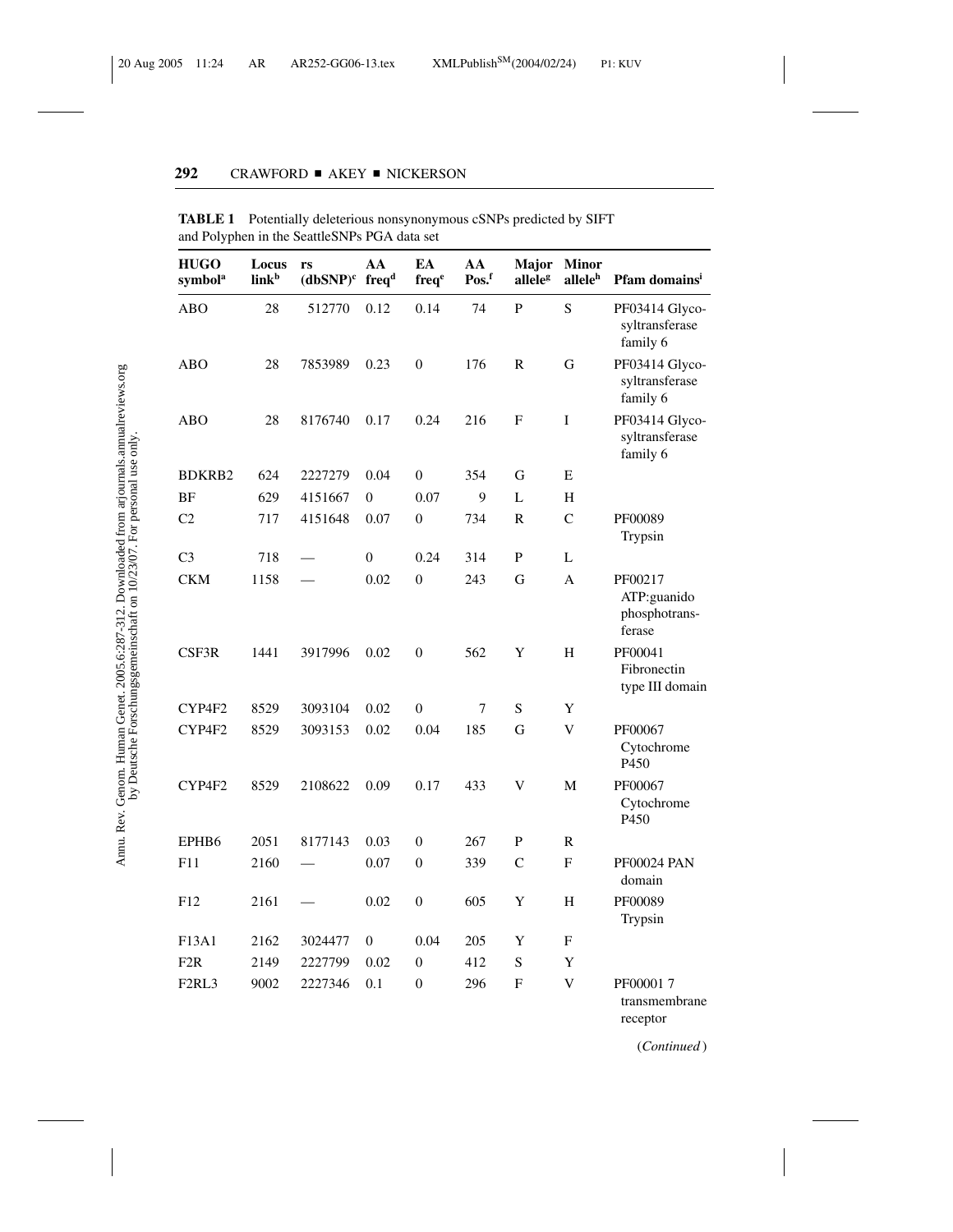| <b>HUGO</b><br>symbol <sup>a</sup> | Locus<br>link <sup>b</sup> | rs<br>$(dbSNP)^c$ | AA<br>freq <sup>d</sup> | EA<br>freq <sup>e</sup> | AA<br>$Pos^f$ | Major<br>alleleg        | <b>Minor</b><br>allele <sup>h</sup> | Pfam domains <sup>i</sup>                                |
|------------------------------------|----------------------------|-------------------|-------------------------|-------------------------|---------------|-------------------------|-------------------------------------|----------------------------------------------------------|
| F <sub>5</sub>                     | 2153                       |                   | 0.05                    | 0                       | 15            | G                       | $\mathbf S$                         |                                                          |
| F <sub>5</sub>                     | 2153                       | 6018              | 0.02                    | 0.07                    | 817           | N                       | T                                   |                                                          |
| F <sub>5</sub>                     | 2153                       | 6005              | 0.06                    | 0                       | 1146          | Η                       | Q                                   |                                                          |
| F <sub>5</sub>                     | 2153                       |                   | 0.08                    | 0.02                    | 1404          | $\mathbf P$             | S                                   | PF06049<br>Coagulation<br>Factor V<br><b>LSPD</b> Repeat |
| F <sub>5</sub>                     | 2153                       |                   | $\boldsymbol{0}$        | 0.05                    | 2148          | М                       | T                                   | PF00754 F5/8<br>type C domain                            |
| F <sub>9</sub>                     | 2158                       | 4149751           | 0.02                    | $\boldsymbol{0}$        | 461           | $\rm T$                 | ${\bf P}$                           |                                                          |
| FGG                                | 2266                       | 6063              | $\overline{0}$          | 0.02                    | 191           | G                       | R                                   | PF00147<br>Fibrinogen<br>beta and<br>gamma chains        |
| HABP2                              | 3026                       | 7080536           | 0.02                    | 0.04                    | 534           | G                       | E                                   | PF00089<br>Trypsin                                       |
| <b>IKBKB</b>                       | 3551                       |                   | $\overline{0}$          | 0.02                    | 554           | R                       | W                                   |                                                          |
| IL11RA                             | 3590                       |                   | $\overline{0}$          | 0.02                    | 395           | $\mathbb{R}$            | W                                   |                                                          |
| IL12B                              | 3593                       | 3213119           | $\overline{0}$          | 0.02                    | 298           | $\overline{\mathsf{V}}$ | F                                   | PF00041<br>Fibronectin<br>type III domain                |
| IL12RB2                            | 3595                       |                   | 0.02                    | 0                       | 808           | L                       | R                                   |                                                          |
| IL17RB                             | 55540                      |                   | 0.05                    | $\overline{0}$          | 499           | $\overline{C}$          | $\mathbf R$                         |                                                          |
| IL21R                              | 50615                      |                   | 0.02                    | $\boldsymbol{0}$        | 191           | R                       | C                                   |                                                          |
| IL21R                              | 50615                      |                   | 0.15                    | $\boldsymbol{0}$        | 484           | G                       | S                                   |                                                          |
| IL2RA                              | 3559                       |                   | 0.02                    | $\boldsymbol{0}$        | 272           | $\mathbf I$             | T                                   |                                                          |
| IL <sub>4</sub> R                  | 3566                       | 1805012           | 0.09                    | 0.13                    | 431           | $\mathbf C$             | R                                   |                                                          |
| IL <sub>4</sub> R                  | 3566                       | 3024678           | 0.02                    | 0.02                    | 675           | P                       | S                                   |                                                          |
| IL8RA                              | 3577                       |                   | $\mathbf{0}$            | 0.02                    | 335           | $\mathbb{R}$            | $\mathsf{C}$                        |                                                          |
| ITGA8                              | 8516                       | 2298033           | 0.04                    | 0.02                    | 577           | $\mathbf S$             | F                                   |                                                          |
| <b>KEL</b>                         | 3792                       | 8176059           | $\theta$                | 0.02                    | 281           | $\mathbb{R}$            | W                                   | PF05649<br>Peptidase<br>family M13                       |
| KLKB1                              | 3818                       | 3733402           | 0.35                    | 0.45                    | 143           | N                       | $\mathbf S$                         | <b>PF00024 PAN</b><br>domain                             |

**TABLE 1** (*Continued* )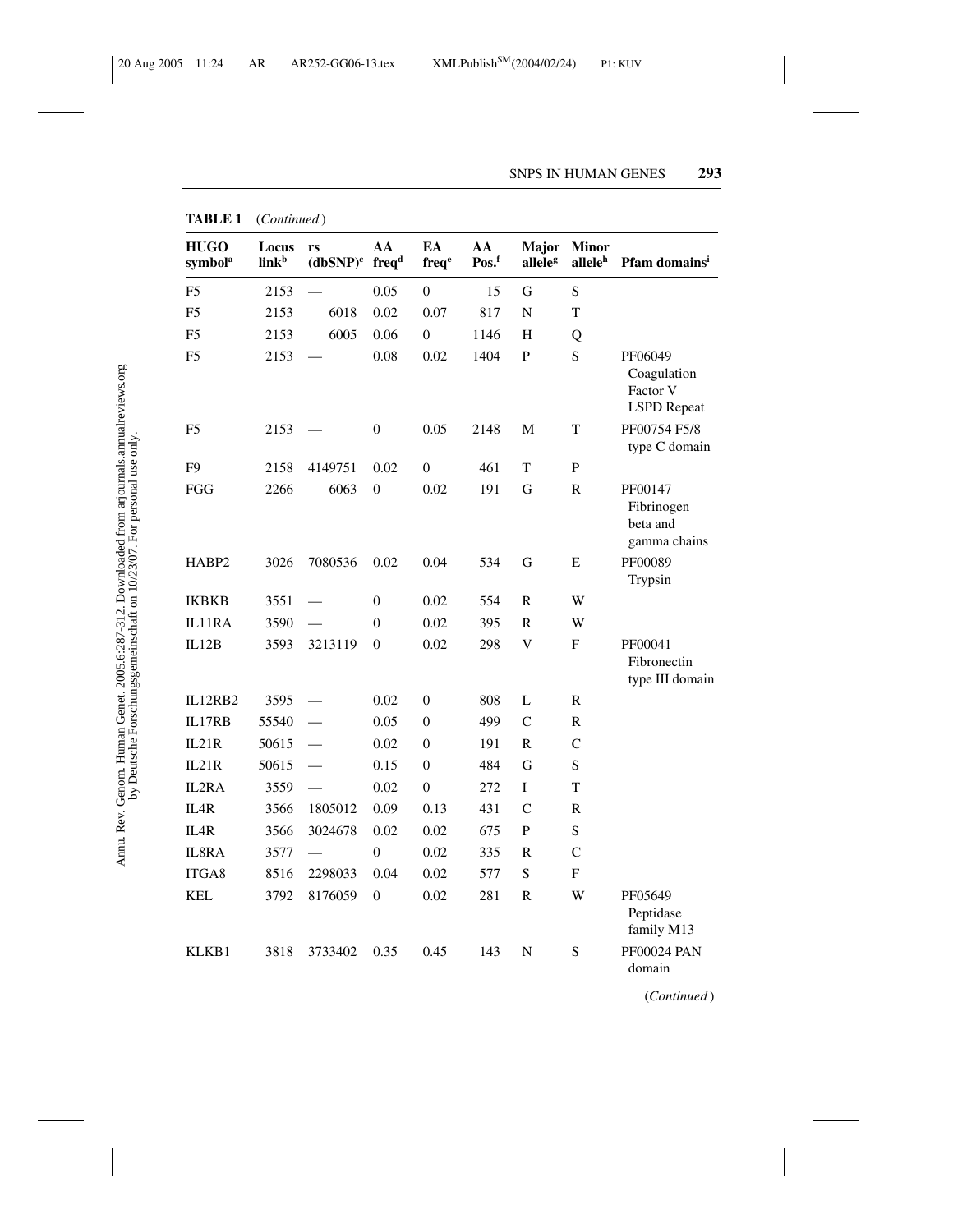| <b>HUGO</b><br>symbol <sup>a</sup> | Locus<br>link <sup>b</sup> | rs<br>$(dbSNP)^c$ freq <sup>d</sup> | AA           | EA<br>freqe      | AA<br>Pos.f | Major<br>alleleg | <b>Minor</b><br>allele <sup>h</sup> | Pfam domains <sup>i</sup>             |
|------------------------------------|----------------------------|-------------------------------------|--------------|------------------|-------------|------------------|-------------------------------------|---------------------------------------|
| KLKB1                              | 3818                       | 4253379 0.02                        |              | $\mathbf{0}$     | 358         | T                | A                                   | <b>PF00024 PAN</b><br>domain          |
| MC <sub>1</sub> R                  | 4157                       | 1805007 0                           |              | 0.11             | 151         | $\mathbb{R}$     | $\mathcal{C}$                       | PF000017<br>transmembrane<br>receptor |
| MC1R                               | 4157                       | 1110400 0                           |              | 0.02             | 155         | I                | T                                   | PF000017<br>transmembrane<br>receptor |
| MC1R                               | 4157                       | 1805008 0                           |              | 0.09             | 160         | $\mathbb{R}$     | W                                   | PF000017<br>transmembrane<br>receptor |
| MMP9                               | 4318                       | 3918252 0.06                        |              | $\overline{0}$   | 127         | N                | K                                   | PF00413<br>Matrixin                   |
| <b>NFKBIB</b>                      | 4793                       |                                     | $\mathbf{0}$ | 0.02             | 339         | R                | W                                   |                                       |
| <b>PLAT</b>                        | 5327                       | 8178733 0.05                        |              | $\theta$         | 34          | A                | D                                   |                                       |
| <b>PLAT</b>                        | 5327                       | 8178747 0.02                        |              | $\boldsymbol{0}$ | 136         | R                | $\mathbf S$                         | PF00051<br>Kringle<br>domain          |
| <b>PLAT</b>                        | 5327                       | 2020921 0                           |              | 0.05             | 164         | R                | W                                   | PF00051<br>Kringle<br>domain          |
| <b>PLAUR</b>                       | 5329                       | 4251813 0.02                        |              | $\theta$         | 55          | E                | G                                   | PF00021<br>u-PAR/Ly-6<br>domain       |
| <b>PLAUR</b>                       | 5329                       | 4251878 0.02                        |              | $\overline{0}$   | 105         | R                | Q                                   |                                       |
| <b>PLAUR</b>                       | 5329                       | 4760 0.02                           |              | 0.12             | 317         | L                | P                                   |                                       |
| <b>PLG</b>                         | 5340                       | 4252186 0                           |              | 0.02             | 133         | H                | Q                                   | PF00051<br>Kringle<br>domain          |
| <b>PROZ</b>                        | 8858                       | 3024778 0                           |              | 0.02             | 70          | E                | K                                   | PF00594 (GLA)<br>domain               |
| PTGS1                              | 5742                       | 10306140 0.02                       |              | 0.02             | 149         | $\mathbb{R}$     | L                                   | PF03098<br>Animal haem<br>peroxidase  |
| <b>SELE</b>                        | 6401                       | 3917408 0.02                        |              | $\boldsymbol{0}$ | 31          | ${\bf M}$        | I                                   | PF00059 Lectin<br>C-type domain       |

**TABLE 1** (*Continued* )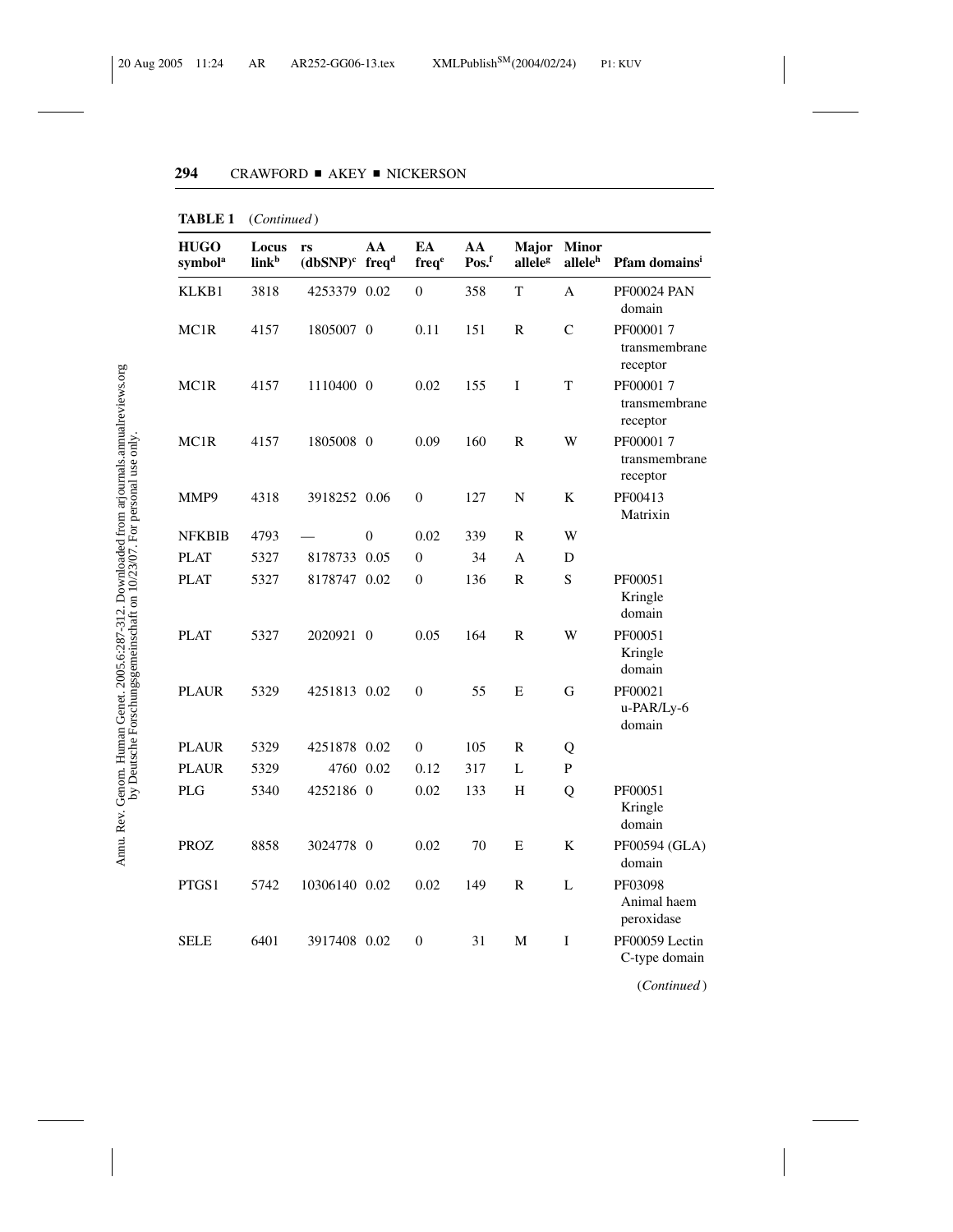| <b>HUGO</b><br>symbol <sup>a</sup> | Locus<br>link <sup>b</sup> | rs<br>$(dbSNP)^c$ | AA<br>freq <sup>d</sup> | EA<br>freq <sup>e</sup> | AA<br>Pos.f | Major<br>alleleg | <b>Minor</b><br>allele <sup>h</sup> | Pfam domains <sup>i</sup>                           |
|------------------------------------|----------------------------|-------------------|-------------------------|-------------------------|-------------|------------------|-------------------------------------|-----------------------------------------------------|
| <b>SELE</b>                        | 6401                       | 5361              | 0.02                    | 0.09                    | 149         | S                | $\mathbb{R}$                        | PF00008<br>EGF-like<br>domain                       |
| <b>SELE</b>                        | 6401                       | 3917429           | 0.02                    | $\boldsymbol{0}$        | 550         | P                | S                                   |                                                     |
| <b>SELP</b>                        | 6403                       | 3917718           | 0.02                    | $\overline{0}$          | 179         | G                | $\mathsf{R}$                        | PF00008<br>EGF-like<br>domain                       |
| <b>SELP</b>                        | 6403                       | 3917869           | $\theta$                | 0.02                    | 230         | $\mathcal{C}$    | F                                   | PF00084 Sushi<br>domain (SCR<br>repeat)             |
| SERPINA5                           | 5104                       |                   | 0.11                    | 0.37                    | 64          | N                | S                                   | PF00079 Serpin<br>(serine<br>protease<br>inhibitor) |
| <b>SERPINA5</b>                    | 5104                       |                   | $\mathbf{0}$            | 0.02                    | 115         | L                | P                                   | PF00079 Serpin<br>(serine<br>protease<br>inhibitor) |
| SERPINC1                           | 462                        |                   | $\overline{0}$          | 0.02                    | 30          | V                | E                                   |                                                     |
| SFTPA1                             | 6435                       | 4253527           | 0.12                    | 0.02                    | 219         | $\mathbb{R}$     | W                                   | PF00059 Lectin<br>C-type domain                     |
| <b>TNFRSF1B</b>                    | 7133                       | 1061622           | 0.18                    | 0.2                     | 196         | M                | $\mathbb{R}$                        |                                                     |
| <b>TNFRSF1B</b>                    | 7133                       |                   | 0.03                    | $\mathbf{0}$            | 269         | T                | $\mathbf{P}$                        |                                                     |
| <b>TNFRSF1B</b>                    | 7133                       |                   | 0.02                    | $\mathbf{0}$            | 301         | P                | $\mathbb{R}$                        |                                                     |
| TRPV5                              | 56302                      | 4236480           | 0.44                    | 0.28                    | 154         | $\mathbb{R}$     | H                                   |                                                     |
| TYK2                               | 7297                       |                   | $\mathbf{0}$            | 0.09                    | 684         | $\mathbf I$      | S                                   | PF00069<br>pkinase;<br>PF07714 Prot<br>tyr kinase   |

**TABLE 1** (*Continued* )

<sup>a</sup>HUGO symbol.

bLocus Link identifier.

<sup>c</sup>Reference SNP cluster identifier.

dEstimated frequency in 24 African-American (AA) samples.

eEstimated frequency in 23 European-American (EA) samples.

f Amino acid position in coding sequence.

<sup>g</sup>Amino acid substitution of higher frequency allele.

hAmino acid substitution of lower frequency allele.

i Protein family.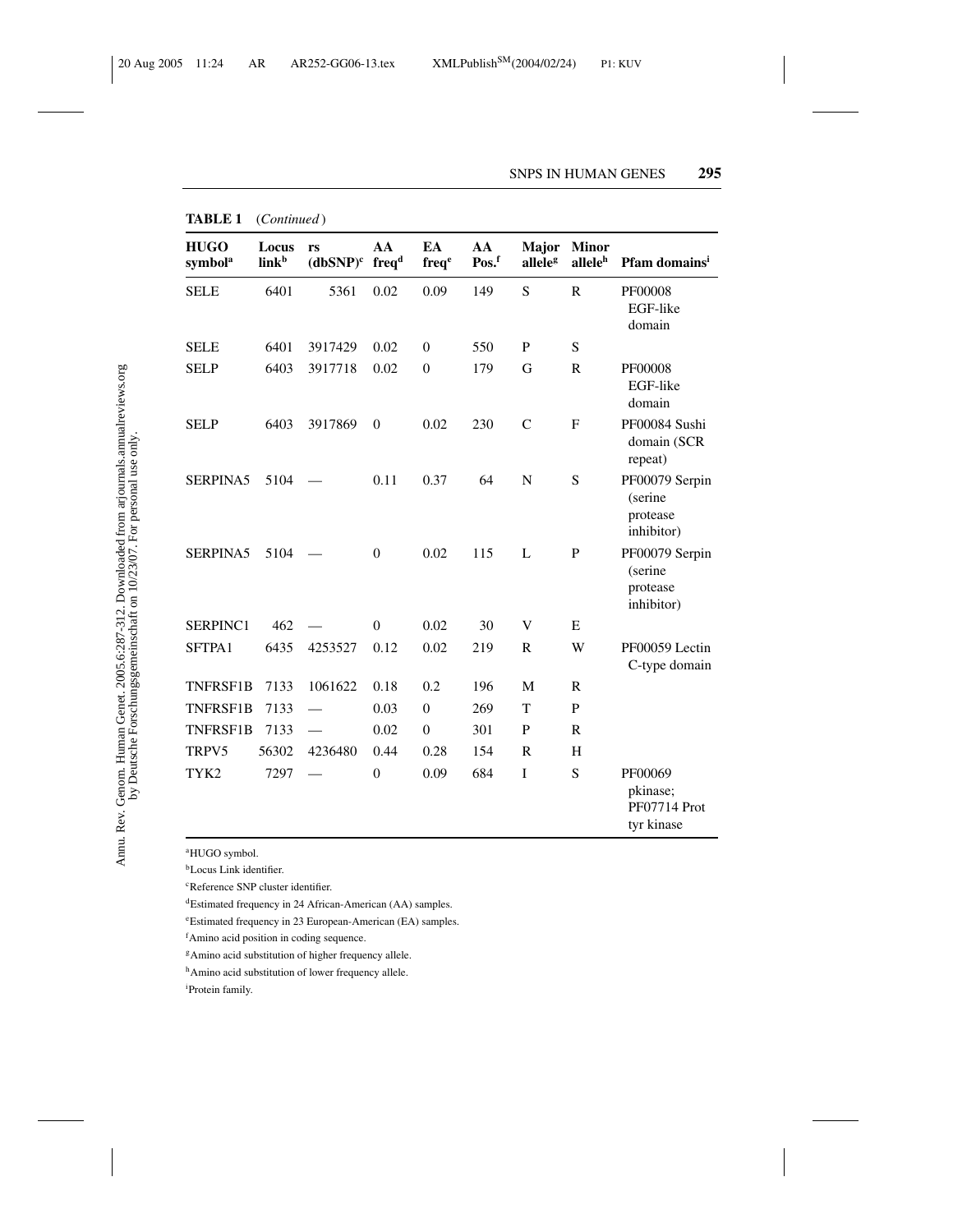| HUGO name <sup>a</sup> | Type of variant    | Codon <sup>b</sup> | Minor allele freq <sup>c</sup> |
|------------------------|--------------------|--------------------|--------------------------------|
| ABO                    | Frame Shift        | 87                 | 0.31                           |
| ABO                    | Frame Shift        | 353                | 0.1                            |
| ABO                    | Splice             |                    | 0.01                           |
| <b>BRCA2</b>           | Frame Shift        | 55                 | 0.01                           |
| <b>BRCA2</b>           | Frame Shift        | 2092               | 0.01                           |
| <b>BRCA2</b>           | Truncation         | 3326               | 0.01                           |
| C <sub>2</sub>         | Frame Shift        | 281                | 0.01                           |
| C3AR1                  | Splice             |                    | 0.06                           |
| CD36                   | Frame Shift        | 52                 | 0.01                           |
| CD36                   | <b>Frame Shift</b> | 334                | 0.01                           |
| CD36                   | Truncation         | 324                | 0.04                           |
| CD36                   | Splice             |                    | 0.01                           |
| CD36                   | Splice             |                    | 0.01                           |
| CD36                   | Splice             |                    | 0.01                           |
| <i>CDKL1</i>           | Frame Shift        | 340                | 0.01                           |
| CYP2C9                 | Frame Shift        | 273                | 0.01                           |
| <i>EDN3</i>            | Frame Shift        | 189                | 0.01                           |
| EGF                    | Frame Shift        | 1136               | 0.03                           |
| ERCC4                  | Truncation         | 723                | 0.01                           |
| ESRRG                  | Splice             |                    | 0.01                           |
| EXO1                   | Splice             |                    | 0.01                           |
| GTF2H3                 | <b>Frame Shift</b> | $\mathbf{1}$       | 0.01                           |
| HGF                    | Truncation         | 364                | 0.01                           |
| IL16                   | Truncation         | 572                | 0.19                           |
| <b>IL17RB</b>          | Truncation         | 484                | 0.05                           |
| IL19                   | Splice             |                    | 0.01                           |
| IL2RA                  | Splice             |                    | 0.01                           |
| IL5RA                  | Frame Shift        | 321                | 0.01                           |
| IL9R                   | Splice             |                    | 0.02                           |
| <i>MGST1</i>           | Frame Shift        | 58                 | 0.01                           |
| <b>MGST1</b>           | Truncation         | 95                 | 0.01                           |
| MGST2                  | Frame Shift        | 34                 | 0.01                           |
| <b>MMP19</b>           | Truncation         | 5                  | 0.05                           |

**TABLE 2** SNPs predicted to alter translation or splicing in the SeattleSNPs PGA and EGP data sets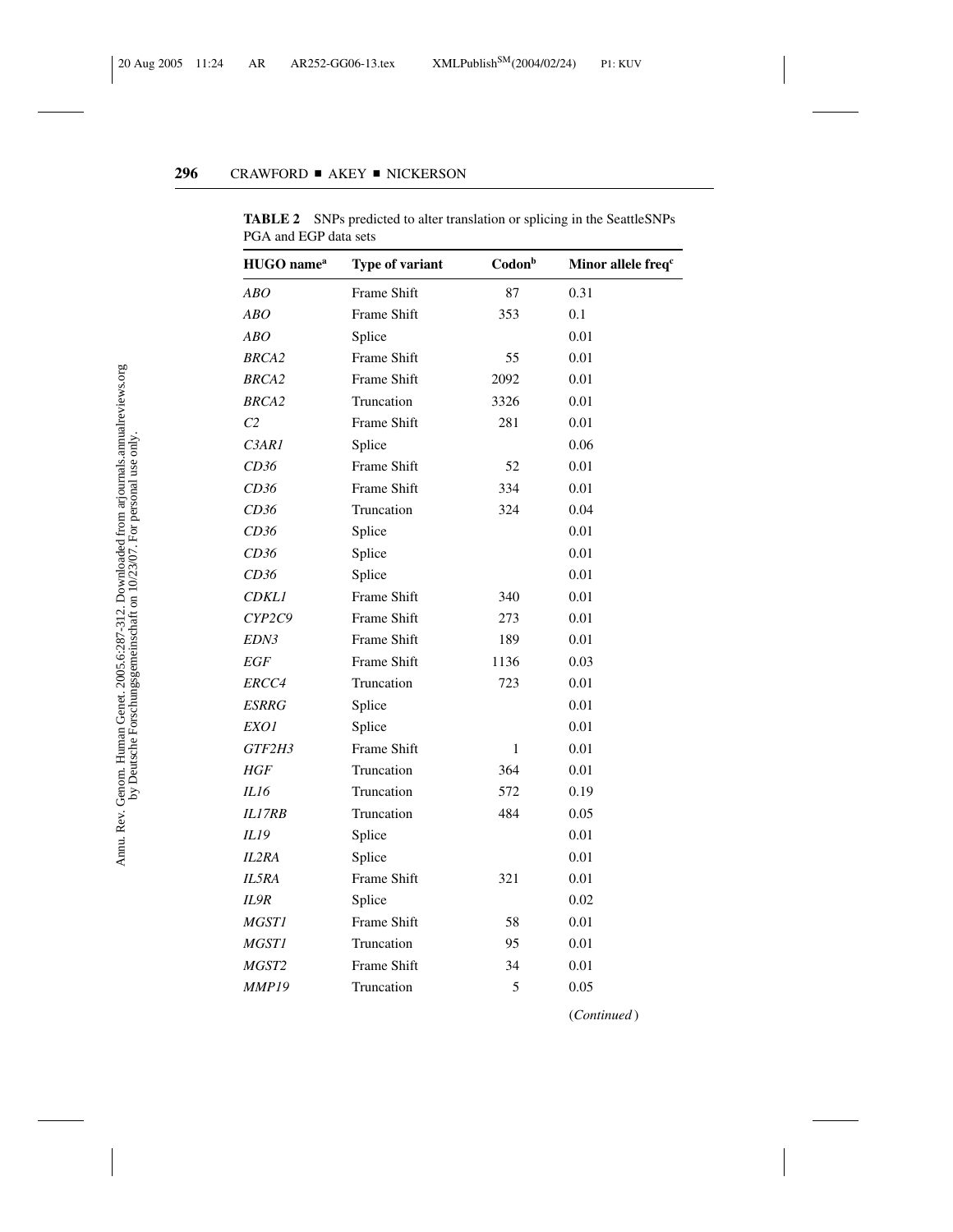| HUGO name <sup>a</sup> | Type of variant | Codon <sup>b</sup> | Minor allele freq <sup>c</sup> |
|------------------------|-----------------|--------------------|--------------------------------|
| MSH6                   | Frame Shift     | 1358               | 0.01                           |
| MYBPC3                 | Truncation      | 70                 | 0.01                           |
| <b>NEIL1</b>           | Splice          |                    | 0.01                           |
| ORC2L                  | Splice          |                    | 0.01                           |
| PLA2G4C                | Frame Shift     | 298                | 0.02                           |
| PLA2G4C                | Frame Shift     | 358                | 0.01                           |
| <b>POLE</b>            | Splice          |                    | 0.01                           |
| POLI                   | Frame Shift     | 160                | 0.01                           |
| <i>PON1</i>            | Truncation      | 194                | 0.01                           |
| PON <sub>2</sub>       | Splice          |                    | 0.01                           |
| RAD21                  | Splice          |                    | 0.01                           |
| RAD23A                 | Truncation      | 11                 | 0.01                           |
| RAD52                  | Truncation      | 346                | 0.03                           |
| RAD52                  | Truncation      | 415                | 0.05                           |
| RAG1                   | Frame Shift     | 113                | 0.01                           |
| <b>SFTPA1</b>          | Truncation      | 242                | 0.01                           |
| <i>SMUG1</i>           | Truncation      | 3                  | 0.01                           |
| <b>TAFIC</b>           | Splice          |                    | 0.01                           |
| TNFAIP2                | Frame Shift     | 105                | 0.04                           |
| <b>WRN</b>             | Truncation      | 1406               | 0.01                           |
| <b>XPA</b>             | Frame Shift     | 80                 | 0.01                           |

**TABLE 2** (*Continued* )

<sup>a</sup>HUGO symbol.

**bCodon** in which cSNP occurs.

cMinor allele frequency in either 47 SeattleSNPs PGA individuals (African Americans and European Americans combined) or 90 EGP individuals from the Polymorphism Discovery Resource Panel.

in the samples resequenced, suggesting that these SNPs may represent mutations (defined as having a MAF  $< 1\%$  in the general population). A few of these SNPs are common, such as the nonsense SNP in *IL16* (Table 2), which has a MAF of 0.15 in the African-American sample and 0.22 in the European-American sample.

The final class of SNPs that could be considered for direct candidate gene association studies is the regulatory SNP group. These SNPs could include any SNP that affects regulation of gene expression without changing an amino acid of the protein. Typically, SNPs that occur in the promoter or untranslated regions (UTR) of the gene are likely candidates for SNPs that affect gene expression because it is assumed that disruption of the promoter could affect transcription factor binding or disruption of the UTR sequence could affect mRNA stability, translation, or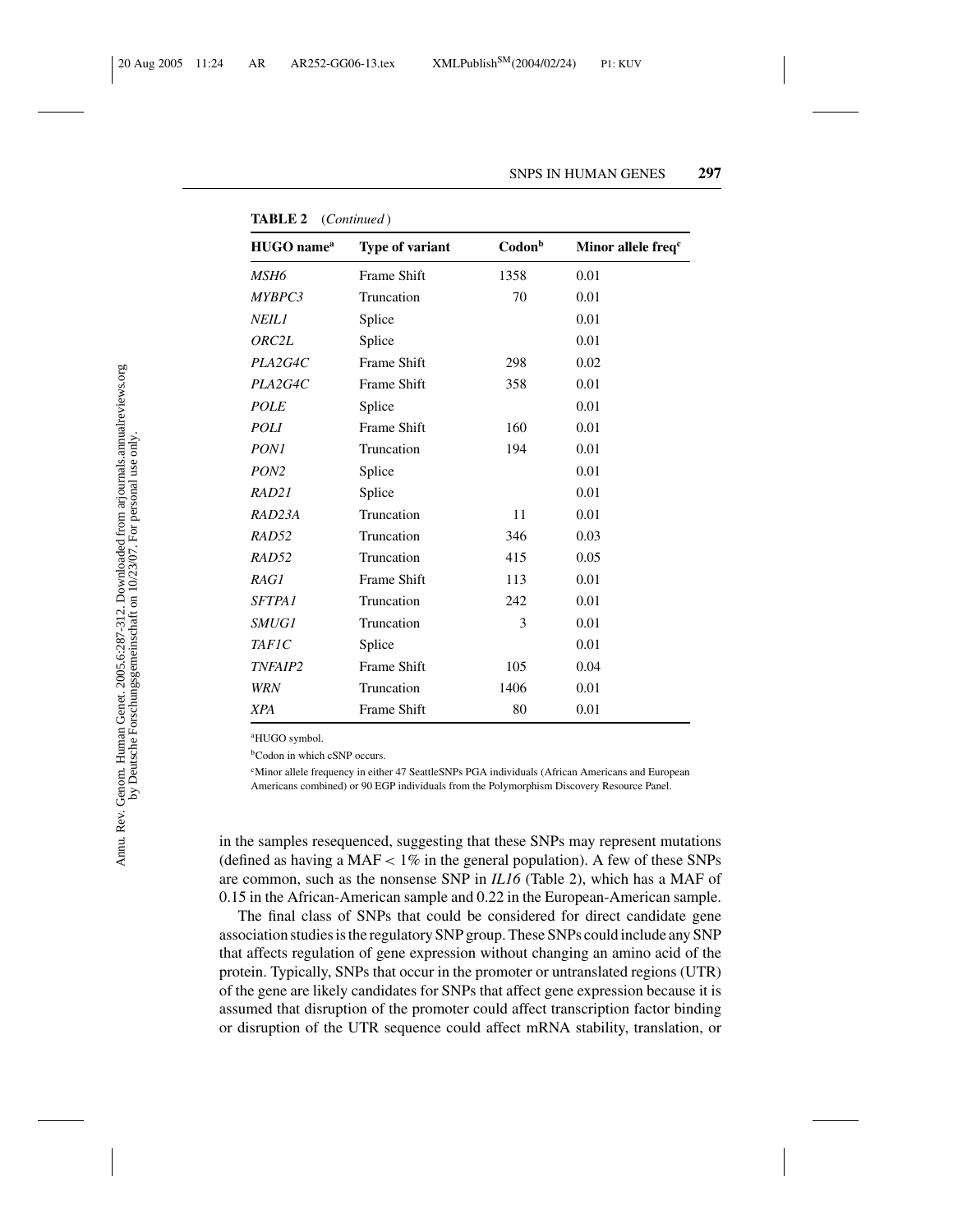transportation to other components of the cell (e.g., 44). In the SeattleSNPs PGA and EGP data sets, we have identified 566 and 2060 SNPs in the 5' and 3' UTRs, respectively, that could be considered candidates for being regulatory SNPs.

Although the UTRs of genes are obvious candidates for regulatory SNPs, this class of SNPs can also be extended to include exonic or intronic SNPs that were once thought to be neutral polymorphisms. Shen et al. (90) demonstrated that synonymous cSNPs can alter mRNA structure, which may affect many downstream processes such as splicing, processing, and even translation. In another example, a synonymous SNP in exon 14 of the *APC* gene causes exon skipping and is associated with Familial Adenomatous Polyposis (64). The "silent" cSNP in *APC* is one of a growing list of synonymous SNPs that alter splicing (reviewed in 11). Finally, an intronic SNP in the programmed cell death 1 (*PDCD1*) gene alters the binding site of the runt-related transcription factor 1 (*RUNX1*) and is associated with systemic lupus erythematosus (77).

Seemingly, any SNP could be a regulatory SNP. The challenge, of course, is to identify the regulatory SNP among the neutral SNPs so that the regulatory SNP can be genotyped in a candidate gene association study. Currently, most computational tools concentrate on predicting whether or not a nsSNP is deleterious; however, a few tools exist that predict regulatory SNPs. Current tools have taken several approaches to mining vast amounts of experimental and sequence data available in the public domain. For example, the database TRANSFAC contains curated eukaryotic transcription factor and DNA binding specificities from the literature (114), and the Eukaryotic Promoter Database (EPD) contains eukaryotic polymerase II promoters experimentally derived from transcriptional start sites (86). Many algorithms that predict transcriptional binding sites rely on the observation that transcriptional control is generally conserved across species. These algorithms [ConSite (85), CORG (30), PromoLign (117), rVISTA (60), and TraFaC (48)] use humanmouse orthologous sequence alignments as well as other cross-species alignments to identify putative transcription factor binding sites and other *cis-*regulatory elements. Other tools, such as the web-based PupaSNP (24) and ESEfinder (12), include the prediction of exonic splicing enhancers as potential functional SNPs.

Approximately 50% of the human genomic sequence is repetitive, and only 5% is predicted to be coding (46). Nearly half of the human genome has no known function. Recognizing the need to further annotate the list of functional SNPs, the National Human Genome Research Institute at the National Institutes of Health recently launched a collaborative project entitled the "Encyclopedia of DNA Elements" or ENCODE (21). The goal of ENCODE is to identify all the functional elements of the human genome. To do this, diverse yet complementary computational and experimental approaches will be developed in a high-throughput manner. Already, computational comparisons of genome sequences across species, such as the mouse/human comparison where 40% of the human sequence aligns to the mouse sequence (66), have identified interesting conserved noncoding regions that are candidates for being regulatory regions in the human genome (reviewed in 63, 71, 94). Ideally, ENCODE would also include high-throughput experimental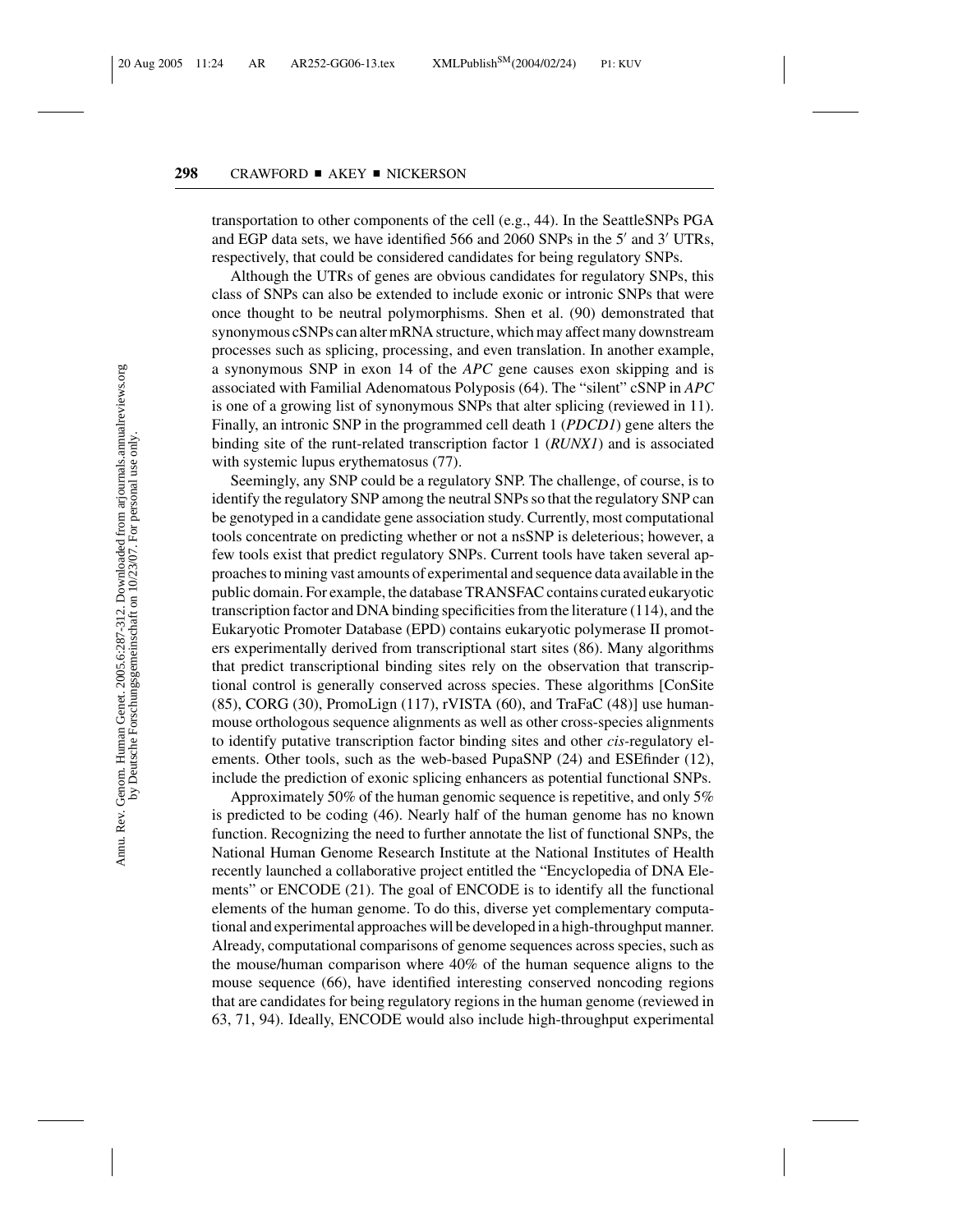approaches that would confirm functional elements identified through computational approaches. Traditionally, these experimental approaches include DNA footprinting, gel shift assays, deletion constructs, DNASE I hypersensitivity studies, and gene trapping (including promoter and enhancer trapping) (reviewed in 31, 71). All of these approaches are time intensive at the single gene level and will require further attention to make them amenable for high-throughput identification of functional DNA elements in the human genome.

## **ASSOCIATION STUDIES AND SINGLE NUCLEOTIDE POLYMORPHISMS: THE "INDIRECT" APPROACH**

The "indirect" approach to genetic association studies differs from the direct approach described above in that the causal SNP is not assayed directly. The indirect approach is much like a linkage study in that the study design assays many presumably neutral markers and makes no assumption on the location of the causative gene or locus. Linkage studies are family based and rely on recombination events within the pedigree to narrow the genomic region that contains the causative gene segregating within the families being studied. The indirect genetic association study is most often a case-control study drawn from the general population. Although this review focuses on indirect candidate gene association studies, this approach can be used to interrogate whole genomes and genomic regions (reviewed in 8). Like a linkage study, the indirect approach also relies on recombination to narrow the genomic region related to the phenotype. The difference is that an association study, because it is drawn from a population, uses a measure of allelic association or site correlation, known as linkage disequilibrium (LD), to detect historical recombination. The assumption is that the assayed or genotyped SNPs will be in LD or associated with the causative SNP; thus, the assayed SNP would be overrepresented among cases compared with controls because it is highly correlated with the disease-causing SNP.

The success of an indirect association study, whether at the whole genome or candidate gene level, hinges on several assumptions and parameters. The first assumption is that the disease or phenotype in question has a strong (or measurable) genetic component. The average gene in our SeattleSNPs PGA and EGP data set contains approximately 126 SNPs, of which most are neutral polymorphisms. Therefore, the presence of genetic variation alone (or even extremely high or low levels of variation) does not provide evidence that a phenotype associated with the candidate gene has a strong genetic component. The evidence for a strong genetic component is usually derived from twin studies and family studies. Although these studies are popular and important sources of evidence, it is important to realize that heritability estimates depend on the population being studied as well as the time and location of the study (reviewed in 65, 109). Also, it is often incorrectly assumed that strong heritability indicates that there is a single major gene underlying the disease or trait. Finally, most studies estimating heritability are biased in that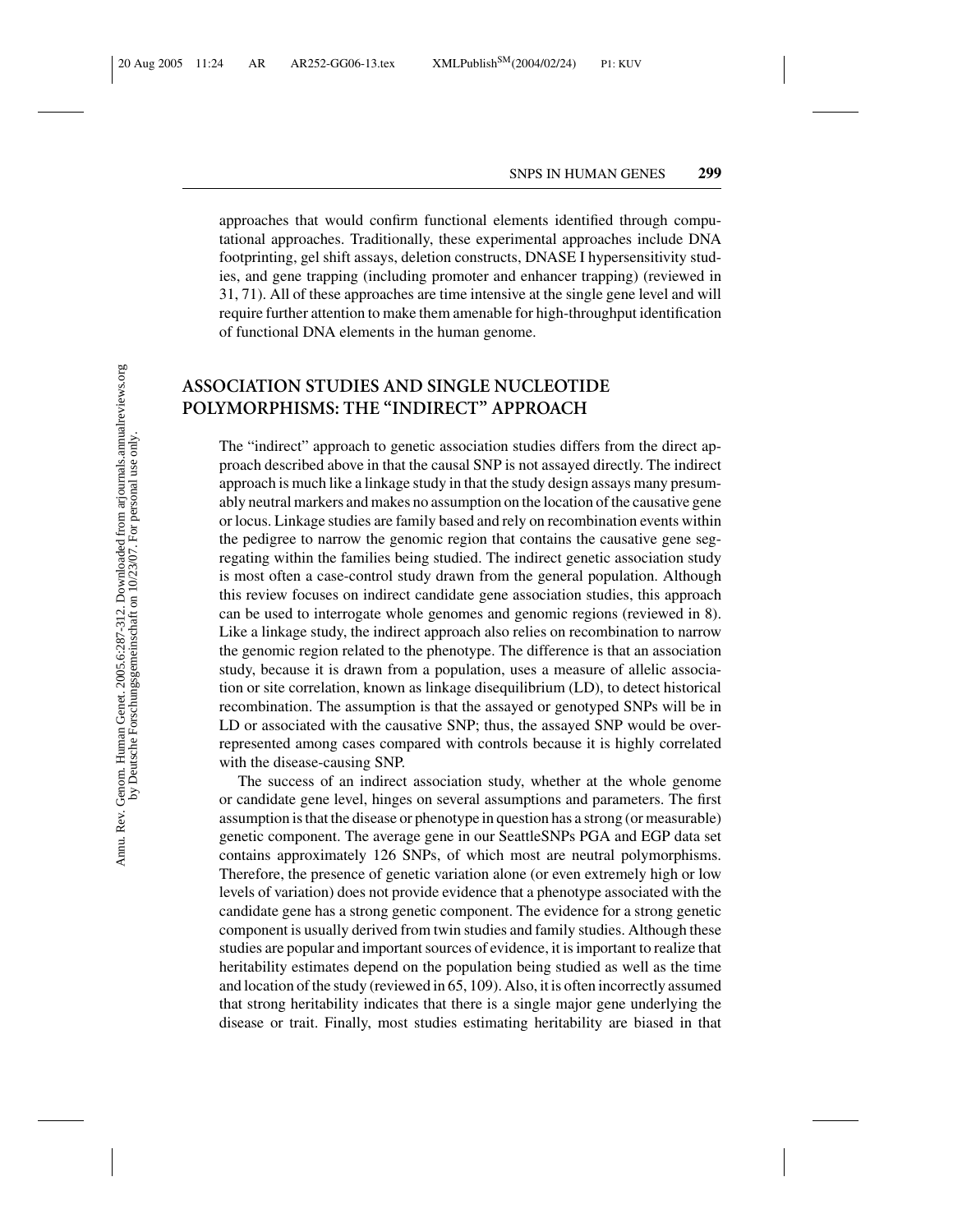they overestimate the effects of major genes. These limitations on our ability to estimate the strength of the genetic component could have a significant impact on our ability to design the optimal study to detect disease-susceptibility loci for a given phenotype.

A second assumption commonly made at the onset of study design is that, for a given common human disease, only a few common variants are associated with it (14, 22, 56). A few examples exist in which "common" variants are consistently associated with a common disease phenotype [e.g., *CARD15* and Crohn's disease (45); *APOE* and Alzheimer's disease (33)]. However, some investigators argue that not all common human disease can be attributed to a few common variants, and that it is more likely that several rare variants at several sites (genetic and allelic heterogeneity) could result in the phenotypes being studied (74, 75, 112). To further complicate matters, the notion of "common" is arbitrary, with some investigators defining this as an allele with >20% MAF and others defining this as an allele with  $>1\%$  MAF. This seemingly arbitrary decision to limit the set of potential SNPs (usually on the basis of genotyping costs and effort) to those with a certain allele frequency may have serious consequences on the power of the study to detect a difference between cases and controls. Recent work has established that the most efficient and powerful studies that can detect diseasesusceptibility alleles are those in which the allele frequency differences between the genotyped SNP and the disease-causing or -susceptibility SNP are small (reviewed in 119). If the difference in allele frequencies between the genotyped SNP and the disease-causing SNP is large, especially in the case where the diseasecausing SNP is rarer than the genotyped SNP (51), it is likely that only studies searching for genetic determinants of large phenotypic effects will be successful (119).

A third assumption made in designing indirect association studies is that there will be useful levels of LD within the genomic region of the population studied and that these levels of LD can help determine which and how many markers should be genotyped in the study. In general, regions of the genome with large stretches of LD are desirable in an association study because fewer markers have to be genotyped; however, these regions become less desirable when the investigator tries to tease the disease-causing SNPs from the other SNPs in LD with it (76, 80). Despite the double-edged sword effect of LD, there is great interest in describing LD properties across the genome and developing strategies to choose SNPs for genotyping based on these patterns.

Using the resequencing data generated across the 510 SeattleSNPs PGA and EGP data sets, we can describe LD across candidate genes using the measure  $r^2$  (Figure 2). Pair-wise LD can also be measured using D', which is useful in describing historical recombination in a sample. The  $r<sup>2</sup>$  measure is preferred in this context because there is an inverse relationship between this measure and the power to detect an association (reviewed in 76, 110). As demonstrated in Figure 2*a*,*b*,*c*, the strength of LD can vary dramatically across candidate genes. For example, for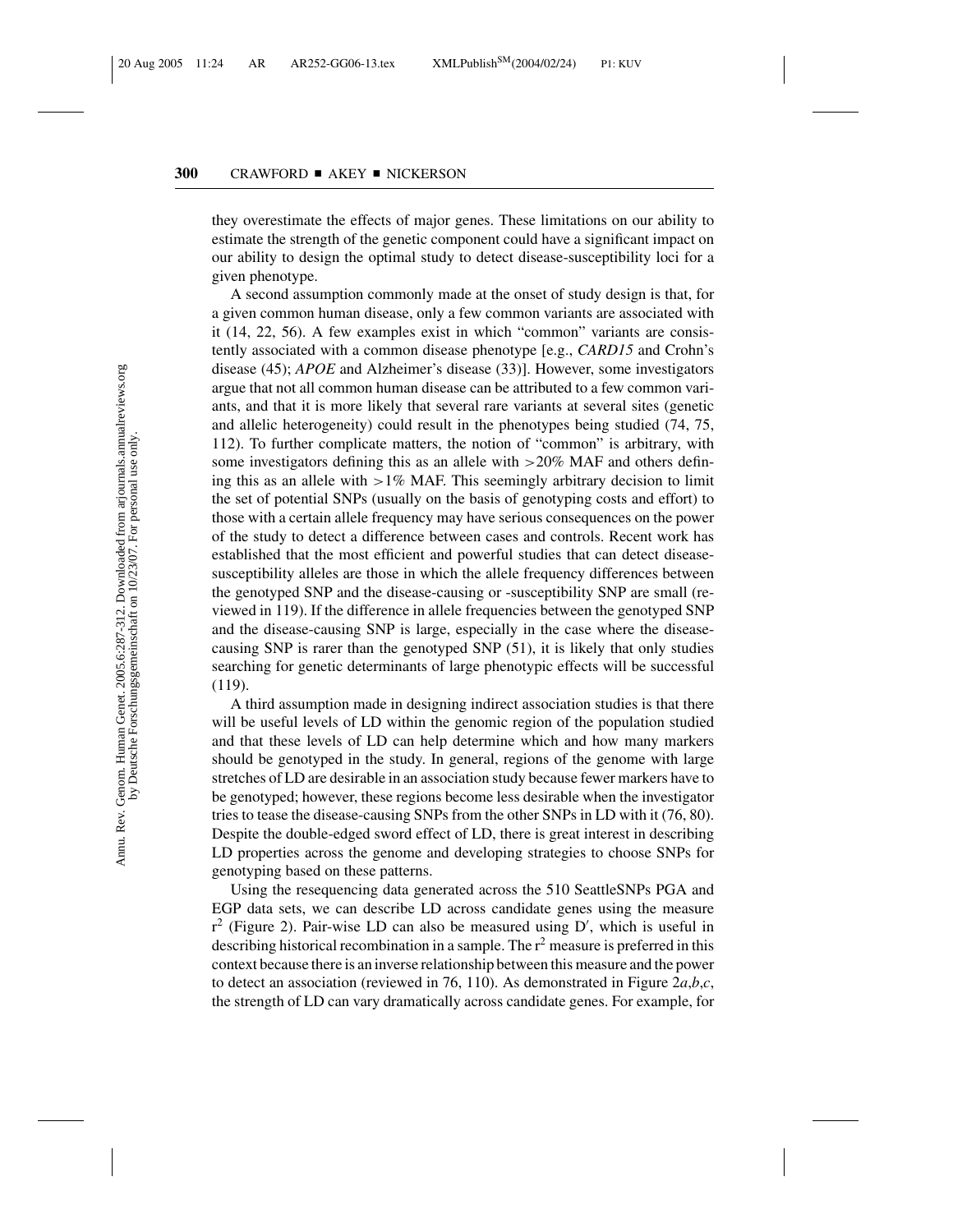two similar-sized genes, *TGFB3* (∼24 kb) and *IL1R2* (∼23 kb), the strength and extent of LD is different even within the same European-American sample (Figure 1*a*,*c*). The strength and extent of LD is also different within the same gene but across population samples (Figure 2*a*,*b*). The difference in LD patterns between populations can be an asset in specific situations where the phenotype is the same between the two populations, but the levels of LD are different so that an association can be detected with a minimal number of markers, but the causative SNP could also be identified (61, 118). This is a strategy that essentially circumvents the doubleedged sword effect often observed with studying genotype-phenotype correlations in only one population.

The strength and extent of LD is influenced by several factors. It is well documented that LD decays with increasing physical distance (1, 3). Also, Africandescent populations typically have less LD or shorter-ranged LD compared with European-descent populations due to differences in population history (35, 38, 53, 79, 84, 87, 93, 106). This is also evident in our SeattleSNPs PGA candidate gene set. Other population structures, such as isolated populations (54) and recently admixed populations (13), are predicted to have long stretches of LD compared with other populations, although there is evidence that contradicts these predictions (32, 59).

Another factor that influences the structure of LD is natural selection. Evidence for natural selection can be assessed in sequence data using several statistics that summarize the allele frequency distribution within samples for the region of interest. One such popular test statistic is Tajima's D, which tests departure from neutrality using two measures of nucleotide diversity (103). Figure 3 plots the values of Tajima's D for 180 SeattleSNPs genes calculated for the African-American and European-American samples. The average Tajima's D is –0.51 in the African-American sample and 0.18 in the European-American sample. For the European-American sample, a few genes have Tajima's D values  $>2$  or  $\leq$  2 (Figure 3), values that may be considered extreme for this test statistic. A large negative Tajima's D indicates that the gene has an excess of rare variants, suggesting the gene has experienced positive selection. A large positive Tajima's D indicates the gene has an excess of intermediate-frequency alleles, suggesting the gene has experienced balancing selection. Both these extremes in Tajima's D, however, can be explained by population demography or history; therefore, a more careful examination of these values must be performed before conclusions about departures from neutrality can be made for these genes (2).

Finally, another major factor influencing the structure of LD is recombination. The relationship between the strength of LD and the amount of recombination is evident at both the candidate gene level (e.g., 17) and the genome-wide level. For example, in a detailed study of chromosome 22 in European-American samples (ascertained from available Center d'Etude du Polymorphisme Humain samples), Dawson et al. (29) demonstrated that LD tends to be strongest in areas of little or no recombination, in addition to decaying as the physical distance increases. Also,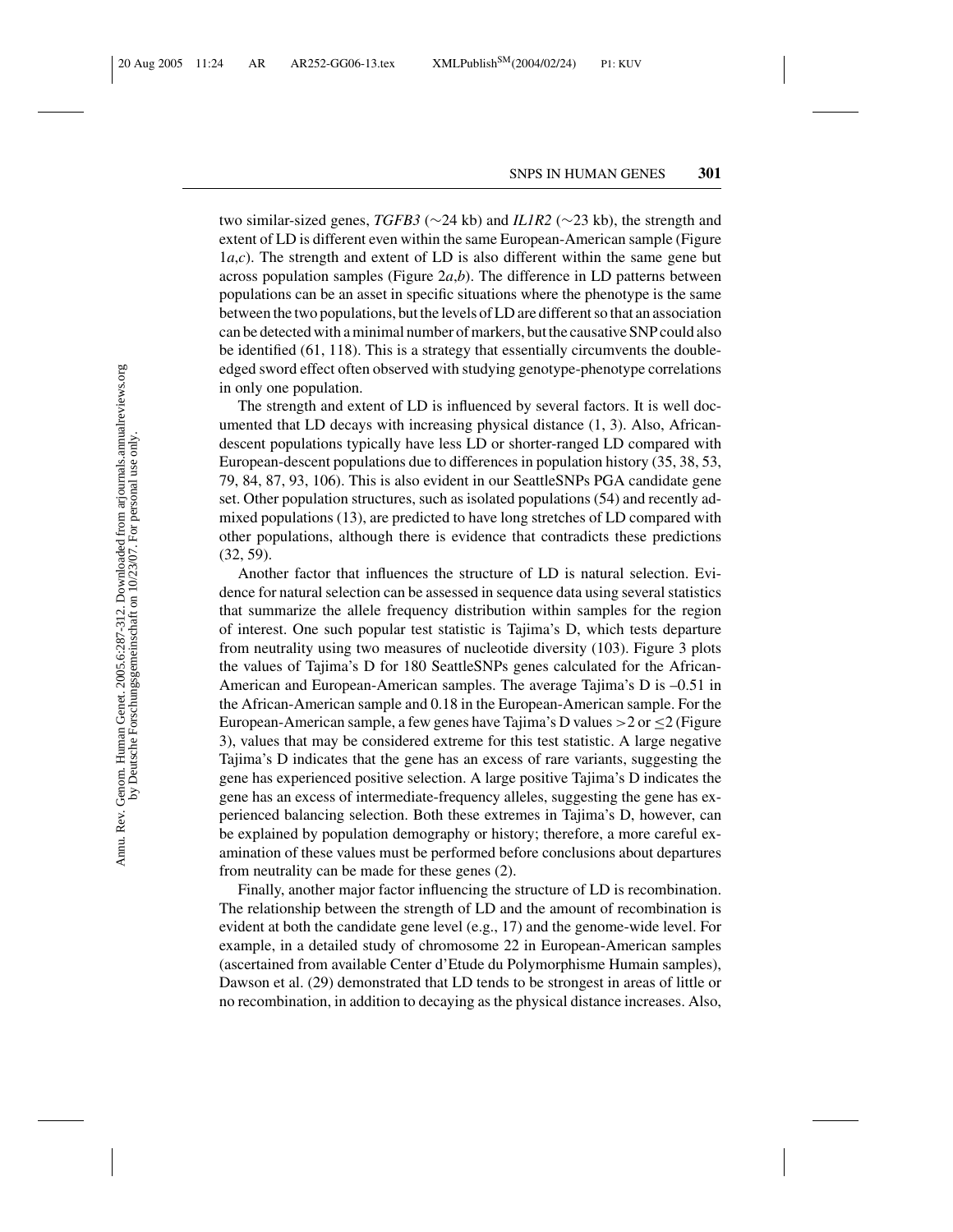Clark et al. (16) examined 4833 SNPs typed in 538 clusters across the human genome and identified a negative correlation between the LD metric  $r^2$  and the recombination rate  $\rho$ .

Collectively, all of these factors (population history, natural selection, and recombination) make it difficult to predict a priori which regions of the human genome will have levels of LD acceptable for genetic association studies. Despite this limitation, several groups are optimistic that the human genome can be described based on patterns of LD. Both candidate genes (101) and regions in the human genome (27) have been described as having regions of high LD (termed "blocks") separated or punctuated by regions of low LD, presumably caused by hot spots of recombination. The "haplotype blocks" contain a few common haplotypes accounting for most of the chromosomes assayed (27). Gabriel et al. (36) formalized the definition of haplotype blocks and demonstrated that haplotype blocks existed across the human genome in several different populations, although African-descent samples had a greater number of short blocks compared with non-African-descent samples.

Studies on haplotype block structure (36, 70) were immediately influential because they provided the framework from which to choose SNPs for genotyping in a genetic association study (49). These data also provided impetus for the International HapMap Project, an international collaborative effort designed to describe LD across the human genome in several populations and the tagSNPs needed to capture genetic diversity that can be applied in future genetic association studies (105). However, since the publication of these findings, several investigators have demonstrated that, even though hot spots of recombination may be a common feature of the human genome (25, 62), haplotype blocks can exist without their presence (73, 111). Furthermore, studies show that the number and size of haplotype blocks depend on marker density (50, 98), the MAF cutoff imposed on the data set (88, 100), and block definition (89). These recent findings will no doubt increase the usefulness of the International HapMap Project as researchers investigate new avenues to describe LD and genetic diversity across the human genome and ways to apply this knowledge in well-designed genetic association studies.

As the genetics community waits for the whole-genome association study resources to be developed by the HapMap, many investigators are continuing work on candidate genes in association studies. Several useful algorithms have been developed to choose SNPs for genotyping that can be applied to candidate genes. Most algorithms available today are based on choosing SNPs that represent common haplotypes (usually defined as having a frequency of  $>5\%$  in the sample) or maximize haplotype diversity within blocks (49, 99, 116). The disadvantage of this approach is that these algorithms require haplotypes. To date, most haplotype data represent inferred haplotypes, not molecularly determined haplotypes. It is clear that genomic regions with high haplotype diversity are difficult to phase correctly (68) and that, no matter the algorithm used, a fraction of the inferred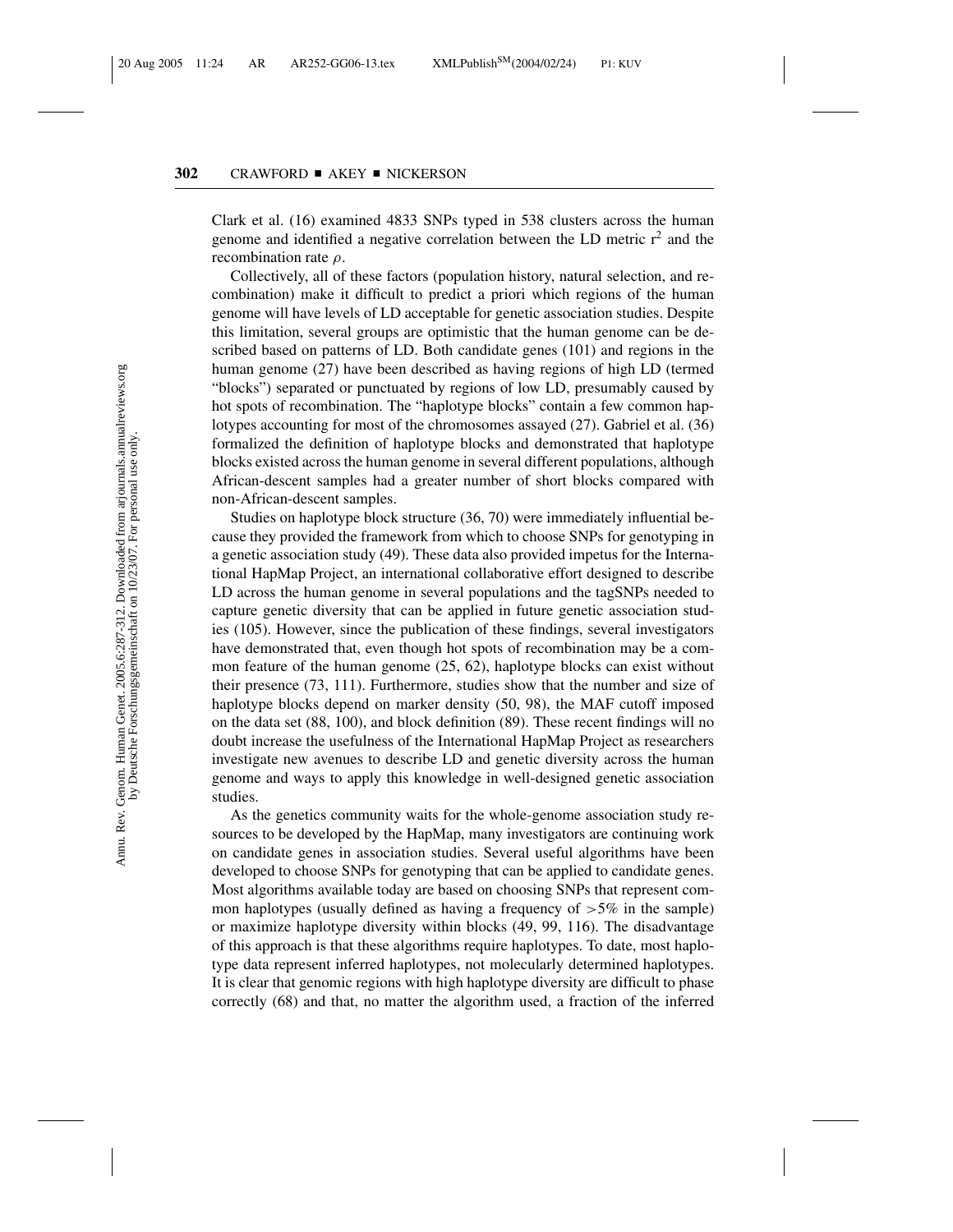haplotypes is incorrect (97). Also, we recently showed in the SeattleSNPs PGA data set that the number of inferred haplotypes per gene varies substantially across genes and between populations (26) (Figure 4). For example, the average number of inferred haplotypes per gene is 34 for the SeattleSNPs PGA and 38 for the EGP (Figure 4*a*). In contrast, the range for the number of haplotypes per gene is quite broad: 7 to 94 in the SeattleSNPs PGA and 2 to 175 in the EGP (Figure 4*a*). Also, as shown previously (4, 26), the average number of haplotypes per gene, as well as the range of haplotypes per gene, is greater in the African-American sample compared with the European-American sample: 25 versus 15 (Figure 4*b*). In general, the larger genes have the most haplotypes because there is a positive correlation between the increasing number of SNPs and the increasing number of haplotypes. However, there are always exceptions, such as *CCND2*, a gene with 100 inferred haplotypes that is only 33.5 kb in size and contains 48 SNPs with MAF  $\geq$  5%. We found that haplotype diversity was high in a few genes such that no common haplotypes ( $>5\%$  frequency) were inferred for that sample (26). These data demonstrate that a proportion of genes have high haplotype diversity, perhaps making them less amenable to haplotype tagging approaches.

One tagSNP selection algorithm that does not require the inference of haplotypes across the entire gene is LDSelect, an algorithm that groups correlated SNPs from genotype data using linkage disequilibrium (10). At an empirically determined r<sup>2</sup> threshold of 0.64 and a minor allele frequency  $\geq$  5%, we identified 3709 and 1807 tagSNPs for genotyping in the African-American and European-American samples, respectively, across 180 genes in the SeattleSNPs PGA data set. The average number of tagSNPs per gene is 21 for the African-American sample and 10 for the European-American sample. Even though twice as many tagSNPs must be genotyped on average for the African-American sample compared with the European-American sample at this particular  $r^2$  threshold, the number of SNPs required for genotyping represents a great savings because the tagSNPs only account for 36% of the total number of SNPs with  $MAF \geq 5\%$  in the African-American sample.

One important aspect of any tagSNP algorithm is the fact that a set of tagSNPs is population specific. That is, tagSNPs determined for a European-descent sample should not be applied to an African-descent population. Also, tagSNPs should not be determined in a stratified or mixed population (such as the Polymorphism Discovery Resource Panel) and then applied to a defined population. There is evidence, however, that tagSNPs can be chosen in one sample and applied in another sample of similar race/ethnicity (51). The difference across tagSNPs sets for different populations stems, in part, from differences in population history. As discussed above, it is well known that LD patterns differ across populations. The number of SNPs is different between two populations, with African-descent populations typically having the most variants compared with other populations. Also, a previous analysis of the SeattleSNPs PGA data set demonstrated that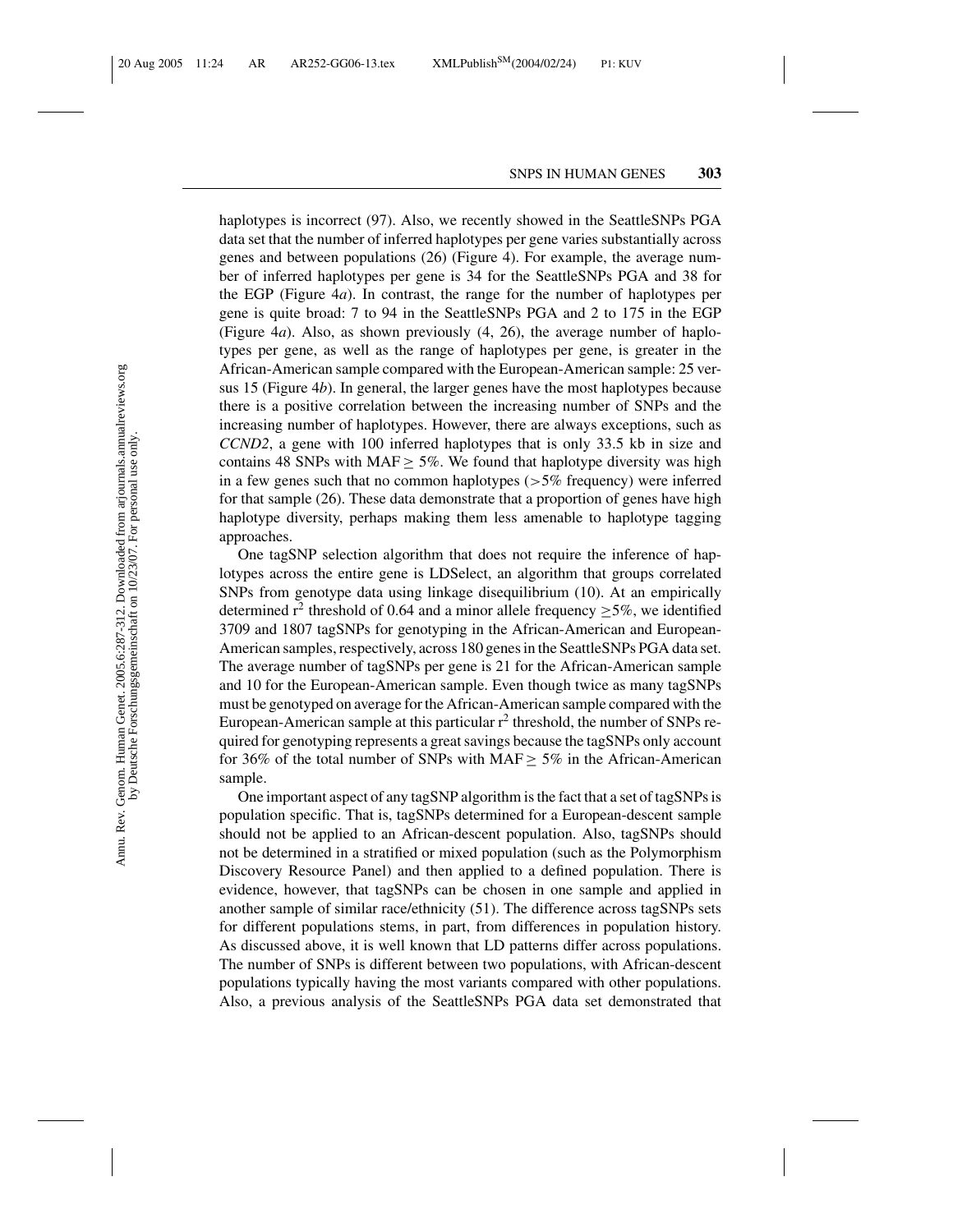minor allele frequencies for the same sites can differ dramatically across different populations (9). Thus, a common SNP in one sample may not necessarily be a common SNP in a second sample that differs by race/ethnicity.

### **VASCULAR CELL ADHESION MOLECULE 1 (***VCAM1***): AN AVERAGE GENE IN AN AVERAGE STUDY**

This review has described two basic approaches for candidate gene association studies: direct and indirect. As a working example of these approaches, we apply the concepts described above to a SeattleSNPs PGA gene, vascular cell adhesion molecule 1 (*VCAM1*).*VCAM1* is a member of the immuoglobulin gene superfamily induced by cytokines, and its upregulation has been noted at atherosclerotic lesions in mice (28). *VCAM1* is located at 1p32-p31 and is approximately 22.8 kb in size. Resequencing *VCAM1* in 47 individuals revealed 113 unique SNPs, 102 of which are present in the African-American sample and 39 of which are present in the European-American sample. The nucleotide diversity  $(\pi)$  of *VCAM1* is  $6.55 \times 10^{-4}$  and  $3.93 \times 10^{-4}$  for the African-American and European-American sample, respectively, and Tajima's D is negative in the African-American sample and positive in the European-American sample  $(-1.26 \times 10^{-4}$  and  $0.03 \times 10^{-4}$ , respectively). Of the 113 total SNPs, 43 have a MAF  $\geq$  5% (48 in the African-American sample and 23 in the European-American sample).

For a direct association study approach, we are interested in genotyping functional SNPs within *VCAM1*. *VCAM1* contains six SNPs in the coding region. For the six cSNPs, two are synonymous and four are nonsynonymous. One of the nsSNPs, S318F (African-American MAF  $= 0.02$ ; European-American MAF  $=$ 0.00), is predicted by PolyPhen to be possibly damaging/intolerant, making it a candidate for a direct association study. In examining the promoter region of *VCAM1*, we find a total of 10 SNPs within 2 kb of the start of transcription. We used Alibaba2.1 (see Electronic Databases) to identify SNPs occurring within predicted transcription factor binding sites (39). Among these promoter SNPs, four occur within predicted transcription factor binding sites. Specifically, an T/C SNP –833 bp, T/G SNP –1599 bp, C/T SNP –2021 bp, and A/C SNP –2062 bp from the start of translation are predicted to fall within a Oct-1 or HNF-3 or C/EBP alpha, AP-1, Oct-1, and an ICSBP transcription factor binding site, respectively. Therefore, these SNPs should also be considered for an association study because it is possible that they have a functional effect by influencing the binding of transcription factors to the promoter region, resulting in allele-specific levels of *VCAM1* gene expression.

For an indirect association study approach, we are interested in genotyping SNPs that are either the causative SNP or the SNP in LD with the causative SNP. Using LDSelect (10) with an  $r^2$  threshold of 0.64 and a MAF threshold of  $\geq$ 5%, we would choose 30 tagSNPs for the African-American sample and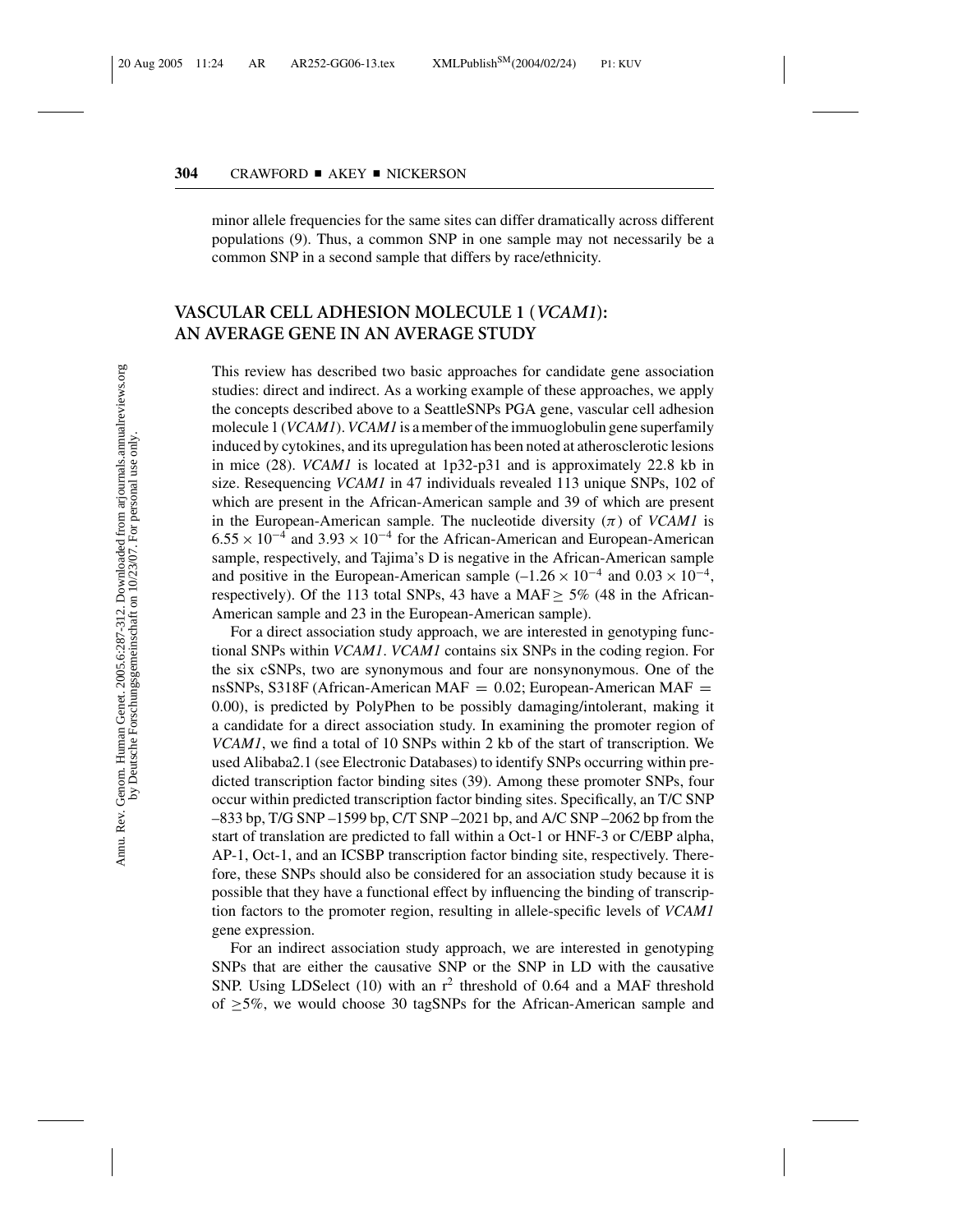11 tagSNPs in the European-American sample for genotyping in *VCAM1*. Alternatively, we could employ a haplotype tagging approach to choose tagSNPs. At a MAF  $\geq$  5%, the African-American sample has 44 inferred haplotypes and the European-American sample has 22 inferred haplotypes (PHASEv2.1; see Electronic Databases). Using the default settings for the  $D'$  block definition in HaploBlockFinder (116), 29 tagSNPs in the African-American sample and 7 tagSNPs in the European-American sample were identified from inferred haplotypes in *VCAM1* for genotyping.

#### **CONCLUSIONS**

We demonstrate here that much has been uncovered about the patterns of human gene variation through recent DNA variation discovery efforts. However, much remains to be learned about how these patterns can be applied to human genetic association studies to identify the loci involved in common human diseases. The data presented here suggest that specific approaches and methods may be appropriate for a proportion of the genes in the human genome, but may not be powerful or appropriate for other genes. This realization that one method does not fit all genetic association studies should stimulate creative thinking for alternative approaches to applying DNA variation in association studies so that the successes of the Human Genome Project will translate into successes of genomic medicine and public health for all populations.

#### **ACKNOWLEDGMENTS**

We thank members of the SeattleSNPs PGA team (M. Ahearn, T. Armel, C. Bertucci, D. Carrington, L. Daniels, S. Da Ponte, M. Eberle, N. Hastings, E. Johanson, P. Keyes, L. Kruglyak, S. Kuldanek, N. Rajkumar, M. Rieder, T. Shaffer, E. Toth, M. Wong, and Q. Yi), members of the EGP team (B. Borrayo, C. Cassidy, S. Chambers, M-W Chung, M. Daniels, T. Downing, H. Gildersleeve, T. Jackson, E. Johnson, B. Leithauser, R. Livingston, I. McFarland, K. Miyamoto, M. Montoya, C. Nguyen, D. Nguyen, A. Olson, C. Park, C. Poel, P. Robertson, W. Schackwitz, A. Sherwood, K. Sherwood, J. Swanson, E. Torskey, L. Witrak, and B. Yool), and other members of the Nickerson laboratory (C. Baier, T. Bhangale, M. Bloomfield, E. Calhoun, C. Carlson, B. Howie, P. Lee, R. Mackelprang, C. Shephard, J. Sloan, J. Smith, Z. Stednick, and M. Wimpee) for generating the high-quality DNA variation data presented in this manuscript. We also thank J. Calhoun for providing the dbSNP data. This work was supported by grants from the National Heart, Lung, and Blood Institute (Program for Genomic Applications, HL66682–05; Pharmacogenetics Network for Cardiovascular Risk Therapy, HL069757) and the National Institute of Environmental Health Sciences (Environmental Genome Project, ES15478).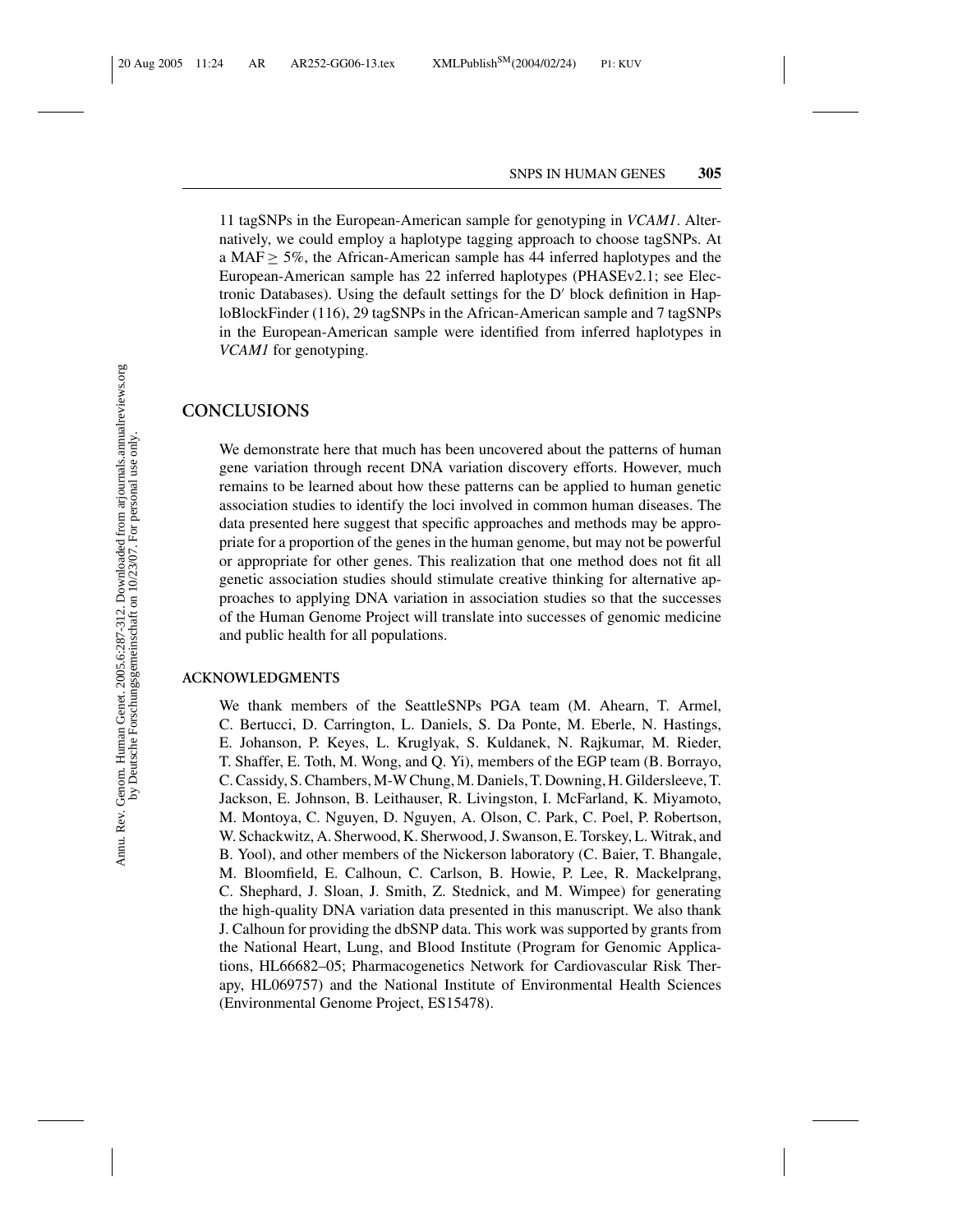### **ELECTRONIC DATABASES**

#### Alibaba2.1

http://darwin.nmsu.edu/∼molb470/fall2003/Projects/solorz/aliBaba−2−1.htm

dbSNP http://www.ncbi.nlm.nih.gov/SNP/index.html

Environmental Genome Project http://egp.gs.washington.edu

Genbank http://www.ncbi.nlm.nih.gov/Genbank/index.html

HaploBlockFinder http://cgi.uc.edu/cgi-bin/kzhang/haploBlockFinder.cgi

Human Gene Mutation Database http://archive.uwcm.ac.uk/uwcm/mg/hgmd0.html

LocusLink http://www.ncbi.nlm.nih.gov/projects/LocusLink/

PHASEv2.1 http://www.stat.washington.edu/stephens/software.html

Pfam

http://www.sanger.ac.uk/Software/Pfam

SeattleSNPs Program for Genomic Applications http://pga.gs.washington.edu

Visual Genotype 2.0 (VG2) http://pga.gs.washington.edu/VG2.html

#### **The** *Annual Review of Genomics and Human Genetics* **is online at http://genom.annualreviews.org**

#### **LITERATURE CITED**

- 1. Abecasis GR, Noguchi E, Heinzmann A, Traherne JA, Bhattacharyya S, et al. 2001. Extent and distribution of linkage disequilibrium in three genomic regions. *Am. J. Hum. Genet.* 68:191– 97
- 2. Akey JM, Eberle MA, Rieder MJ, Carlson CS, Shriver MD, et al. 2004. Population history and natural selection shape

patterns of genetic variation in 132 genes. *PLoS Biol.* 2:e286

- 3. Bhangale TR, Rieder MJ, Livingston R, Nickerson DA. 2005. Comprehensive identification and characterization of diallelic insertion-deletion polymorphisms in 330 human candidate genes. *Hum. Mol. Genet.* 14:59–69
- 4. Bonnen PE, Wang PJ, Kimmel M,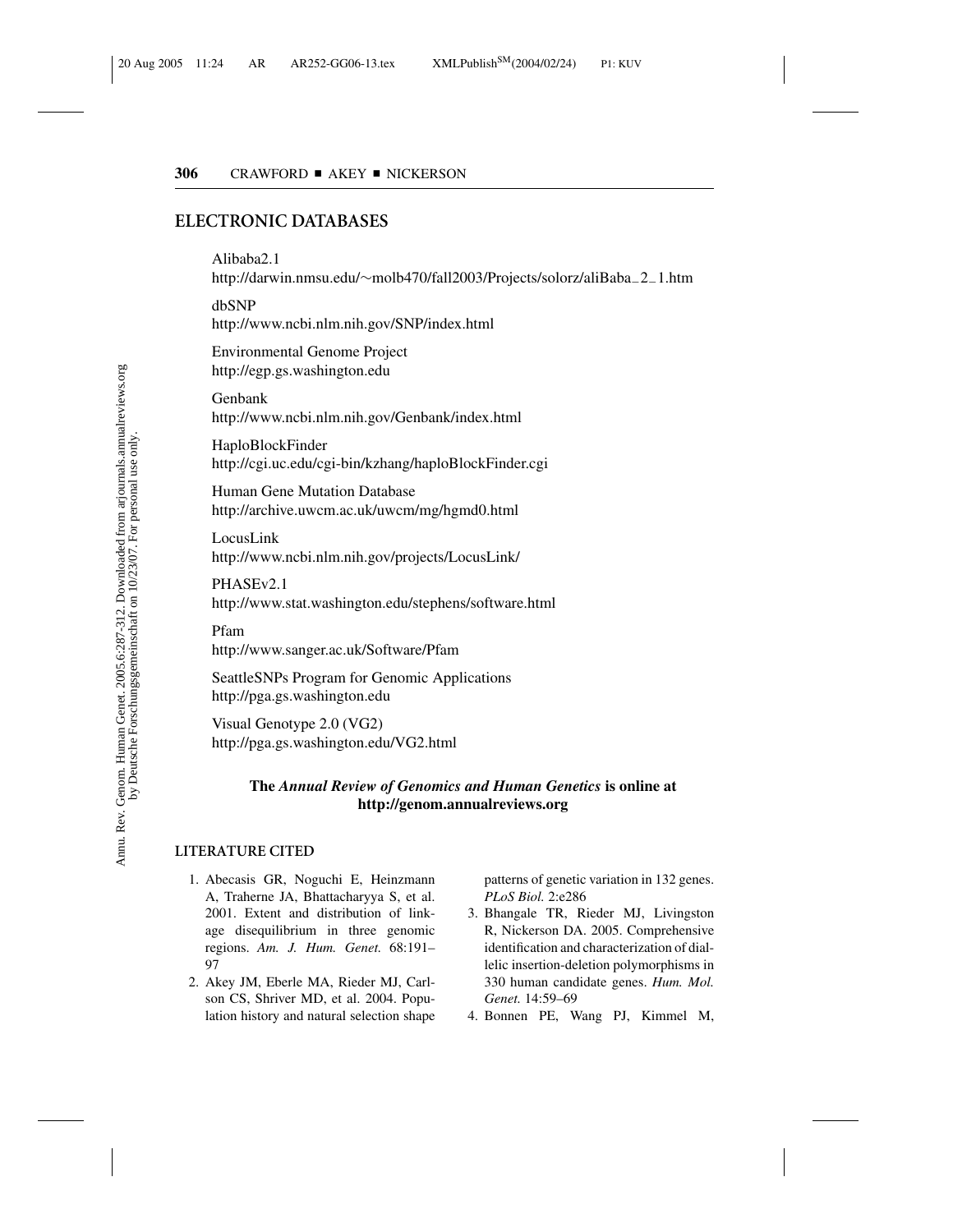Chakraborty R, Nelson DL. 2002. Haplotype and linkage disequilibrium architecture for human cancer-associated genes. *Genome Res.* 12:1846–53

- 5. Botstein D, Risch N. 2003. Discovering genotypes underlying human phenotypes: past successes for mendelian disease, future approaches for complex disease. *Nat. Genet.* 33(Suppl.):228–37
- 6. Cambien F, Poirier O, Nicaud V, Herrmann SM, Mallet C, et al. 1999. Sequence diversity in 36 candidate genes for cardiovascular disorders. *Am. J. Hum. Genet.* 65:183–91
- 7. Cargill M, Altshuler D, Ireland J, Sklar P, Ardlie K, et al. 1999. Characterization of single-nucleotide polymorphisms in coding regions of human genes. *Nat. Genet.* 22:231–38
- 8. Carlson CS, Eberle MA, Kruglyak L, Nickerson DA. 2004. Mapping complex disease loci in whole-genome association studies. *Nature* 429:446–52
- 9. Carlson CS, Eberle MA, Rieder MJ, Smith JD, Kruglyak L, et al. 2003. Additional SNPs and linkage-disequilibrium analyses are necessary for whole-genome association studies in humans.*Nat. Genet.* 33:518–21
- 10. Carlson CS, Eberle MA, Rieder MJ, Yi Q, Kruglyak L, et al. 2004. Selecting a maximally informative set of single-nucleotide polymorphisms for association analyses using linkage disequilibrium. *Am. J. Hum. Genet.* 74:106–20
- 11. Cartegni L, Chew SL, Krainer AR. 2002. Listening to silence and understanding nonsense: exonic mutations that affect splicing. *Nat. Rev. Genet.* 3:285–98
- 12. Cartegni L, Wang J, Zhu Z, Zhang MQ, Krainer AR. 2003. ESEfinder: a web resource to identify exonic splicing enhancers. *Nucleic Acids Res.* 31:3568–71
- 13. Chakraborty R, Weiss KM. 1988. Admixture as a tool for finding linked genes and detecting that difference from allelic association between loci. *Proc. Natl. Acad. Sci. USA* 85:9119–23
- 14. Chakravarti A. 1999. Population genetics–making sense out of sequence. *Nat. Genet.* 21:56–60
- 15. Chasman D, Adams RM. 2001. Predicting the functional consequences of nonsynonymous single nucleotide polymorphisms: structure-based assessment of amino acid variation. *J. Mol. Biol.* 307: 683–706
- 16. Clark AG, Nielsen R, Signorovitch J, Matise TC, Glanowski S, et al. 2003. Linkage disequilibrium and inference of ancestral recombination in 538 single-nucleotide polymorphism clusters across the human genome. *Am. J. Hum. Genet.* 73:285–300
- 17. Clark AG, Weiss KM, Nickerson DA, Taylor SL, Buchanan A, et al. 1998. Haplotype structure and population genetic inferences from nucleotide-sequence variation in human lipoprotein lipase. *Am. J. Hum. Genet.* 63:595–612
- 18. Clifford RJ, Edmonson MN, Nguyen C, Buetow KH. 2004. Large-scale analysis of non-synonymous coding region single nucleotide polymorphisms. *Bioinformatics* 20:1006–14
- 19. Cohen JC, Kiss RS, Pertsemlidis A, Marcel YL, McPherson R, et al. 2004. Multiple rare alleles contribute to low plasma levels of HDL cholesterol. *Science* 305:869–72
- 20. Collins FS, Brooks LD, Chakravarti A. 1998. A DNA polymorphism discovery resource for research on human genetic variation. *Genome Res.* 8:1229–31
- 21. Collins FS, Green ED, Guttmacher AE, Guyer MS. 2003. A vision for the future of genomics research.*Nature* 422:835–47
- 22. Collins FS, Guyer MS, Charkravarti A. 1997. Variations on a theme: cataloging human DNA sequence variation. *Science* 278:1580–81
- 23. Collins FS, Patrinos A, Jordan E, Chakravarti A, Gesteland R, et al. 1998. New goals for the U.S. Human Genome Project: 1998–2003. *Science* 282:682–89
- 24. Conde L, Vaquerizas JM, Santoyo J, Al-Shahrour F, Ruiz-Llorente S, et al. 2004.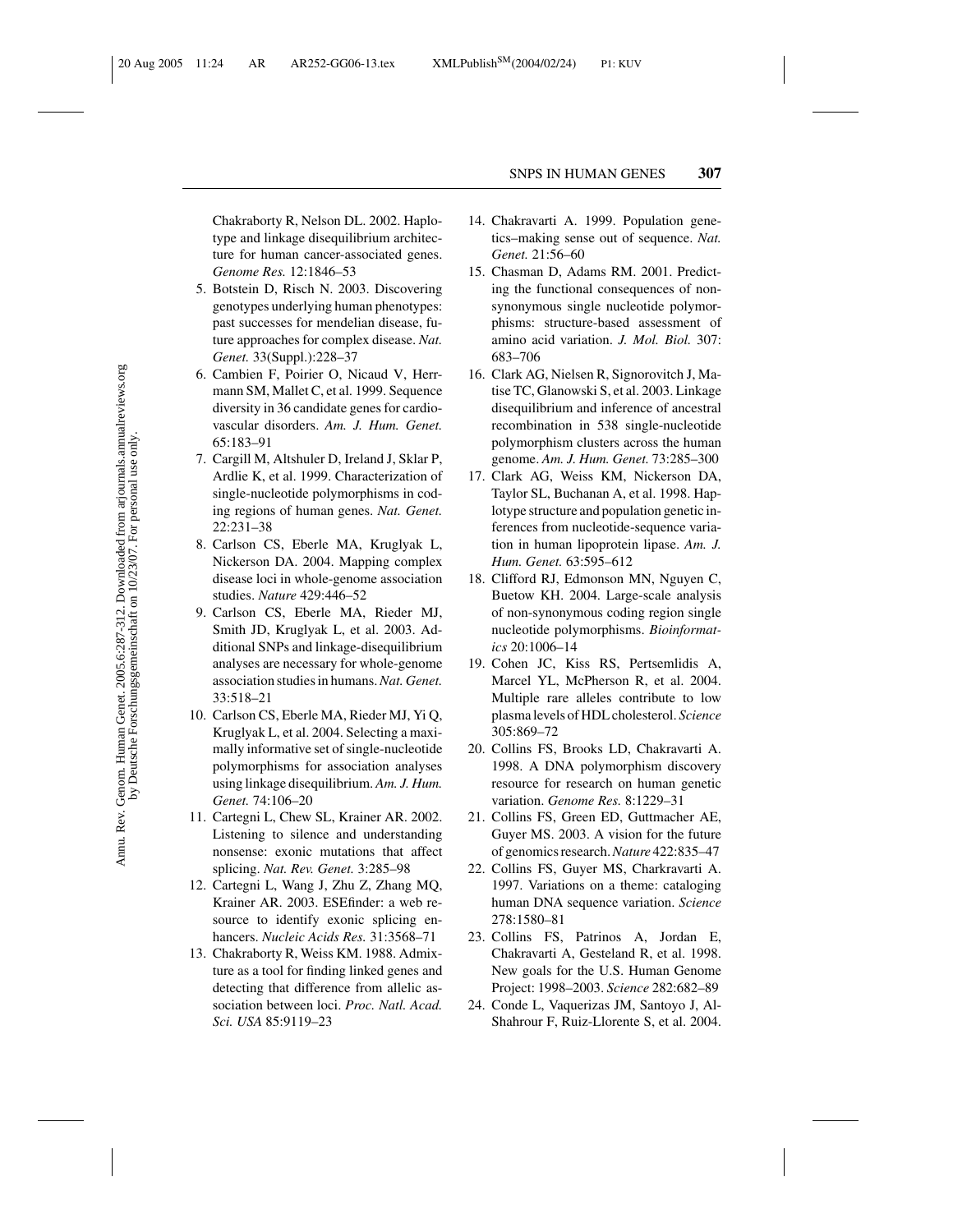PupaSNP Finder: a web tool for finding SNPs with putative effect at transcription level. *Nucleic Acids Res.* 32:W242–48

- 25. Crawford DC, Bhangale T, Li N, Hellenthal G, Rieder MJ, et al. 2004. Evidence for substantial fine-scale variation in recombination rates across the human genome. *Nat. Genet.* 36:700–6
- 26. Crawford DC, Carlson CS, Rieder MJ, Carrington DP, Yi Q, et al. 2004. Haplotype diversity across 100 candidate genes for inflammation, lipid metabolism, and blood pressure regulation in two populations. *Am. J. Hum. Genet.* 74:610–22
- 27. Daly MJ, Rioux JD, Schaffner SF, Hudson TJ, Lander ES. 2001. High-resolution haplotype structure in the human genome. *Nat. Genet.* 29:229–32
- 28. Dansky HM, Barlow CB, Lominska C, Sikes JL, Kao C, et al. 2001. Adhesion of monocytes to arterial endothelium and initiation of atherosclerosis are critically dependent on vascular cell adhesion molecule-1 gene dosage. *Arterioscler. Thromb. Vasc. Biol.* 21:1662–67
- 29. Dawson E, Abecasis GR, Bumpstead S, Chen Y, Hunt S, et al. 2002. A firstgeneration linkage disequilibrium map of human chromosome 22. *Nature* 418:544– 48
- 30. Dieterich C, Wang H, Rateitschak K, Luz H, Vingron M. 2003. CORG: a database for COmpartive Regulatory Genomics. *Nucleic Acids Res.* 31:55–57
- 31. Durick K, Mendlein J, Xanthopoulos KG. 1999. Hunting with traps: genome-wide strategies for gene discovery and functional analysis. *Genome Res.* 9:1019–25
- 32. Eaves IA, Merriman TR, Barber RA, Nutland S, Tuomilehto-Wolf E, et al. 2000. The genetically isolated populations of Finland and Sardinia may not be a panacea for linkage disequilibrium mapping of common disease genes. *Nat. Genet.* 25:320–23
- 33. Farrer LA, Cupples LA, Haines JL, Hyman B, Kukull WA, et al. 1997. Effects of age, sex, and ethnicity on the associ-

ation between apolipoprotein E genotype and Alzheimer disease. A meta-analysis. APOE and Alzheimer Disease Meta Analysis Consortium. *JAMA* 278:1349–56

- 34. Frandberg PA, Doufexis M, Kapas S, Chhajlani V. 1998. Human pigmentation phenotype: a point mutation generates nonfunctional MSH receptor. *Biochem. Biophys. Res. Commun.* 245:490–92
- 35. Frisse L, Hudson RR, Bartoszewicz A, Wall JD, Donfack J, et al. 2001. Gene conversion and different population histories may explain the contrast between polymorphism and linkage disequilibrium levels. *Am. J. Hum. Genet.* 69:831–43
- 36. Gabriel SB, Schaffner SF, Nguyen H, Moore JM, Roy J, et al. 2002. The structure of haplotype blocks in the human genome. *Science* 296:2225–29
- 37. Glazier AM, Nadeau JH, Aitman TJ. 2002. Finding genes that underlie complex traits. *Science* 298:2345–49
- 38. Goddard KA, Hopkins PJ, Hall JM, Witte JS. 2000. Linkage disequilibrium and allele-frequency distributions for 114 single-nucleotide polymorphisms in five populations. *Am. J. Hum. Genet.* 66:216– 34
- 39. Grabe N. 2002. AliBaba2: context specific identification of transcription factor binding sites. *In Silico Biol.* 2:S1–S15
- 40. Gusella JF, Wexler NS, Conneally PM, Naylor SL, Anderson MA, et al. 1983. A polymorphic DNA marker genetically linked to Huntington's disease. *Nature* 306:234–38
- 41. Hackstein H, Hofmann H, Bohnert A, Bein G. 1999. Definition of human interleukin-4 receptor alpha chain haplotypes and allelic association with atopy markers. *Hum. Immunol.* 60:1119–27
- 42. Haga H, Yamada R, Ohnishi Y, Nakamura Y, Tanaka T. 2002. Gene-based SNP discovery as part of the Japanese Millennium Genome Project: identification of 190,562 genetic variations in the human genome. Single-nucleotide polymorphism. *J. Hum. Genet.* 47:605–10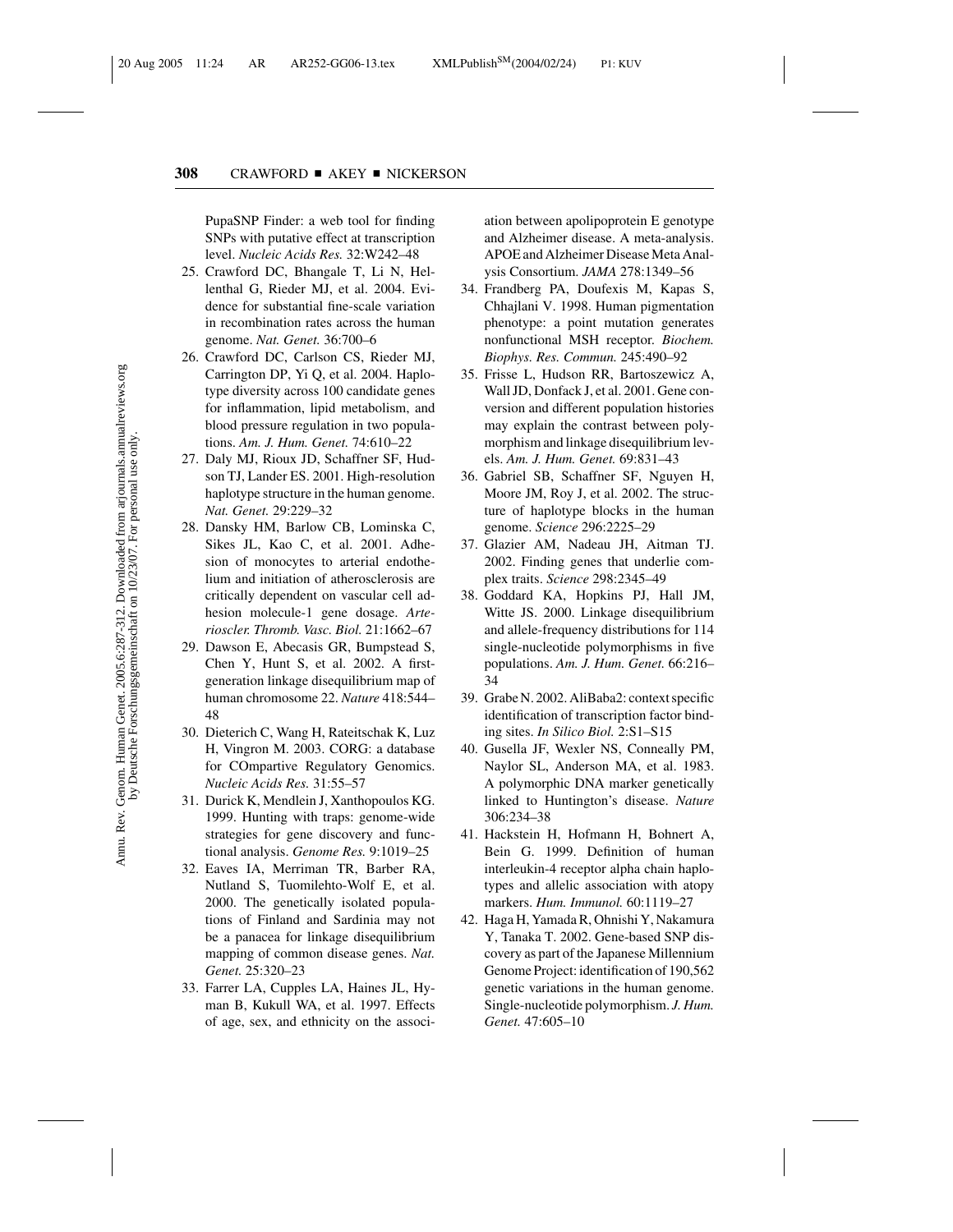- 43. Halushka MK, Fan JB, Bentley K, Hsie L, Shen N, et al. 1999. Patterns of singlenucleotide polymorphisms in candidate genes for blood-pressure homeostasis. *Nat. Genet.* 22:239–47
- 44. Huang JL, Gao PS, Mathias RA, Yao TC, Chen LC, et al. 2004. Sequence variants of the gene encoding chemoattractant receptor expressed on Th2 cells (CRTH2) are associated with asthma and differentially influence mRNA stability. *Hum. Mol. Genet.* 13:2691–97
- 45. Hugot JP, Chamaillard M, Zouali H, Lesage S, Cezard JP, et al. 2001. Association of NOD2 leucine-rich repeat variants with susceptibility to Crohn's disease. *Nature* 411:599–603
- 46. International Human Genome Sequencing Consortium. 2001. Initial sequencing and analysis of the human genome. *Nature* 409:806–921
- 47. International Human Genome Sequencing Consortium. 2004. Finishing the euchromatic sequence of the human genome. *Nature* 431:931–45
- 48. Jegga AG, Sherwood SP, Carman JW, Pinski AT, Phillips JL, et al. 2002. Detection and visualization of compositionally similar *cis*-regulatory element clusters in orthologous and coordinately controlled genes. *Genome Res.* 12:1408–17
- 49. Johnson GC, Esposito L, Barratt BJ, Smith AN, Heward J, et al. 2001. Haplotype tagging for the identification of common disease genes. *Nat. Genet.* 29:233– 37
- 50. Ke X, Cardon LR. 2003. Efficient selective screening of haplotype tag SNPs. *Bioinformatics* 19:287–88
- 51. Ke X, Durrant C, Morris AP, Hunt S, Bentley DR, et al. 2004. Efficiency and consistency of haplotype tagging of dense SNP maps in multiple samples. *Hum. Mol. Genet.* 13:2557–65
- 52. Kerem B, Rommens JM, Buchanan JA, Markiewicz D, Cox TK, et al. 1989. Identification of the cystic fibrosis gene: genetic analysis. *Science* 245:1073–80
- 53. Kidd JR, Pakstis AJ, Zhao H, Lu RB, Okonofua FE, et al. 2000. Haplotypes and linkage disequilibrium at the phenylalanine hydroxylase locus, PAH, in a global representation of populations. *Am. J. Hum. Genet.* 66:1882–99
- 54. Kruglyak L. 1999. Prospects for wholegenome linkage disequilibrium mapping of common disease genes. *Nat. Genet.* 22: 139–44
- 55. Kruglyak L, Nickerson DA. 2001. Variation is the spice of life. *Nat. Genet.* 27: 234–36
- 56. Lander ES. 1996. The new genomics: global views of biology. *Science* 274:536– 39
- 57. Lee S, Wu X, Son S, Naime D, Reid M, et al. 1996. Point mutations characterize KEL10, the KEL3, KEL4, and KEL21 alleles, and the KEL17 and KEL11 alleles. *Transfusion* 36:490–94
- 58. Livingston RJ, von Niederhausern A, Jegga A, Crawford DC, Carlson CS, et al. 2004. Pattern of sequence variation across 213 environmental response genes. *Genome Res.* 14:1821–31
- 59. Lonjou C, Collins A, Morton NE. 1999. Allelic association between marker loci. *Proc. Natl. Acad. Sci. USA* 96:1621–26
- 60. Loots GG, Ovcharenko I. 2004. rVISTA 2.0: evolutionary analysis of transcription factor binding sites. *Nucleic Acids Res.* 32:W217–21
- 61. McKenzie CA, Abecasis GR, Keavney B, Forrester T, Ratcliffe PJ, et al. 2001. Trans-ethnic fine mapping of a quantitative trait locus for circulating angiotensin I-converting enzyme (ACE). *Hum. Mol. Genet.* 10:1077–84
- 62. McVean GA, Myers SR, Hunt S, Deloukas P, Bentley DR, et al. 2004. The fine scale structure of recombination rate variation in the human genome. *Science* 304:581– 84
- 63. Miller W, Makova KD, Nekrutenko A, Hardison RC. 2004. Comparative genomics. *Annu. Rev. Genomics Hum. Genet.* 5:15–56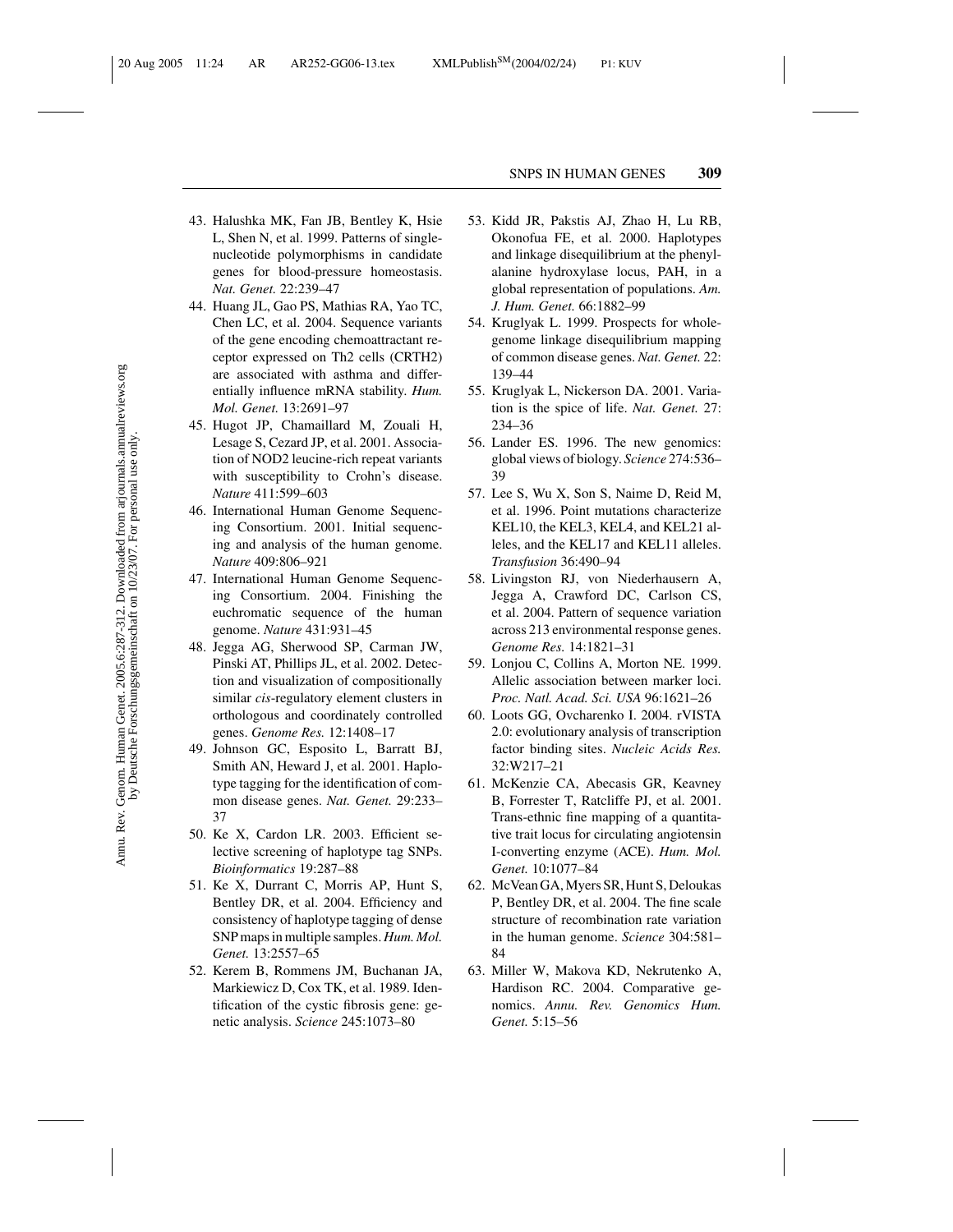- 64. Montera M, Piaggio F, Marchese C, Gismondi V, Stella A, et al. 2001. A silent mutation in exon 14 of the APC gene is associated with exon skipping in a FAP family. *J. Med. Genet.* 38:863–67
- 65. Mountain JL, Risch N. 2004. Assessing genetic contributions to phenotypic differences among 'racial' and 'ethnic' groups. *Nat. Genet.* 36:S53
- 66. Mouse Genome Sequencing Consortium. 2002. Initial sequencing and comparative analysis of the mouse genome. *Nature* 420:520–62
- 67. Ng PC, Henikoff S. 2003. SIFT: predicting amino acid changes that affect protein function. *Nucleic Acids Res.* 31:3812–14
- 68. Niu T. 2004. Algorithms for inferring haplotypes. *Genet. Epidemiol.* 27:334–47
- 69. Ogasawara K, Yabe R, Uchikawa M, Saitou N, Bannai M, et al. 1996. Molecular genetic analysis of variant phenotypes of the ABO blood group system. *Blood* 88:2732–37
- 70. Patil N, Berno AJ, Hinds DA, Barrett WA, Doshi JM, et al. 2001. Blocks of limited haplotype diversity revealed by highresolution scanning of human chromosome 21. *Science* 294:1719–23
- 71. Pennacchio LA, Rubin EM. 2001. Genomic strategies to identify mammalian regulatory sequences. *Nat. Rev. Genet.* 2: 100–9
- 72. Peral B, San Millan JL, Castello R, Moghetti P, Escobar-Morreale HF. 2002. Comment: the methionine 196 arginine polymorphism in exon 6 of the TNF receptor 2 gene (TNFRSF1B) is associated with the polycystic ovary syndrome and hyperandrogenism. *J. Clin. Endocrinol. Metab.* 87:3977–83
- 73. Phillips MS, Lawrence R, Sachidanandam R, Morris AP, Balding DJ, et al. 2003. Chromosome-wide distribution of haplotype blocks and the role of recombination hot spots. *Nat. Genet.* 33:382–87
- 74. Pritchard JK. 2001. Are rare variants responsible for susceptibility to complex disease? *Am. J. Hum. Genet.* 69:124–37
- 75. Pritchard JK, Cox NJ. 2002. The allelic architecture of human disease genes: common disease-common variant...or not? *Hum. Mol. Genet.* 11:2417–23
- 76. Pritchard JK, Przeworski M. 2001. Linkage disequilibrium in humans: models and data. *Am. J. Hum. Genet.* 69:1–14
- 77. Prokunina L, Castillejo-Lopez C, Oberg F, Gunnarsson I, Berg L, et al. 2002. A regulatory polymorphism in PDCD1 is associated with susceptibility to systemic lupus erythematosus in humans.*Nat. Genet.* 32:666–69
- 78. Ramensky V, Bork P, Sunyaev S. 2002. Human non-synonymous SNPs: server and survey. *Nucleic Acids Res.* 30:3894– 900
- 79. Reich DE, Cargill M, Bolk S, Ireland J, Sabeti PC, et al. 2001. Linkage disequilibrium in the human genome. *Nature* 411:199–204
- 80. Rieder MJ, Taylor SL, Clark AG, Nickerson DA. 1999. Sequence variation in the human angiotensin converting enzyme. *Nat. Genet.* 22:59–62
- 81. Riordan JR, Rommens JM, Kerem B, Alon N, Rozmahel R, et al. 1989. Identification of the cystic fibrosis gene: cloning and characterization of complementary DNA. *Science* 245:1066–73
- 82. Risch N, Merikangas K. 1996. The future of genetic studies of complex human diseases. *Science* 273:1516–17
- 83. Sachidanandam R, Weissman D, Schmidt SC, Kakol JM, Stein LD, et al. 2001. A map of human genome sequence variation containing 1.42 million single nucleotide polymorphisms. *Nature* 409:928–33
- 84. Salisbury B, Pungliya M, Choi JY, Jiang R, Sun JX, et al. 2003. SNP and haplotype variation in the human genome. *Mutat. Res.* 526:53–61
- 85. Sandelin A, Wasserman WW, Lenhard B. 2004. ConSite: web-based prediction of regulatory elements using crossspecies comparison. *Nucleic Acids Res.* 32:W249–52
- 86. Schmid CD, Praz V, Delorenzi M, Perier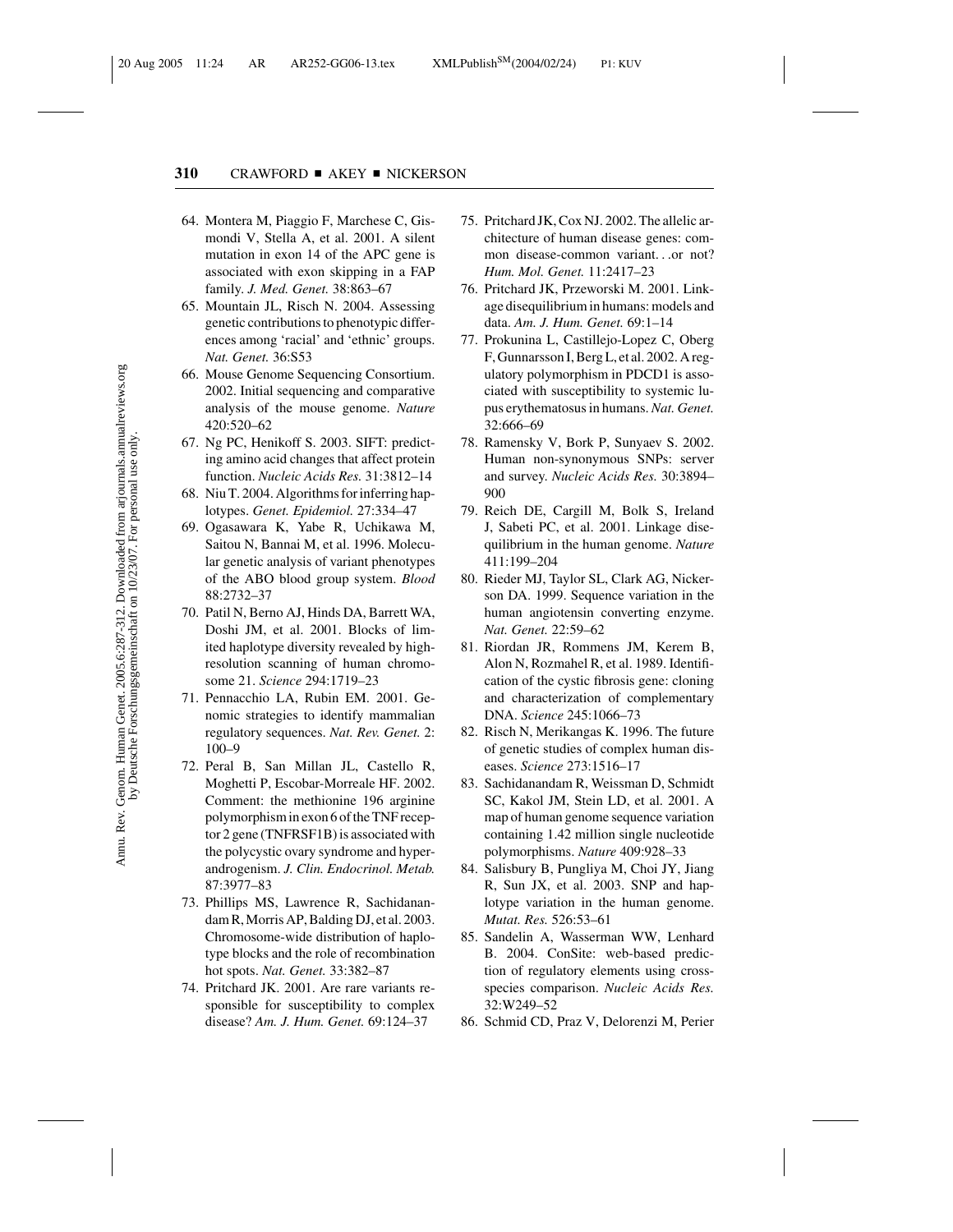R, Bucher P. 2004. The eukaryotic promoter database EPD: the impact of in silico primer extension. *Nucleic Acids Res.* 32:D82–85

- 87. Schneider JA, Pungliya MS, Choi JY, Jiang R, Sun XJ, et al. 2003. DNA variability of human genes. *Mech. Ageing Dev.* 124:17–25
- 88. Schulze TG, Zhang K, Chen YS, Akula N, Sun F, et al. 2004. Defining haplotype blocks and tag single-nucleotide polymorphisms in the human genome. *Hum. Mol. Genet.* 13:335–42
- 89. Schwartz R, Halldorsson BV, Bafna V, Clark AG, Istrail S. 2003. Robustness of inference of haplotype block structure. *J. Comput. Biol.* 10:13–19
- 90. Shen LX, Basilion JP, Stanton VP Jr. 1999. Single-nucleotide polymorphisms can cause different structural folds of mRNA. *Proc. Natl. Acad. Sci. USA* 96: 7871–76
- 91. Sherry ST, Ward M, Sirotkin K. 1999. dbSNP–database for single nucleotide polymorphisms and other classes of minor genetic variation. *Genome Res.* 9:677–79
- 92. Sherry ST, Ward MH, Kholodov M, Baker J, Phan L, et al. 2001. dbSNP: the NCBI database of genetic variation. *Nucleic Acids Res.* 29:308–11
- 93. Shifman S, Kuypers J, Kokoris M, Yakir B, Darvasi A. 2003. Linkage disequilibrium patterns of the human genome across populations. *Hum. Mol. Genet.* 12:771– 76
- 94. Sidow A. 2002. Sequence first. Ask questions later. *Cell* 111:13–16
- 95. Smith R, Healy E, Siddiqui S, Flanagan N, Steijlen PM, et al. 1998. Melanocortin 1 receptor variants in an Irish population. *J. Invest. Dermatol.* 111:119–22
- 96. Stephens JC, Schneider JA, Tanguay DA, Choi J, Acharya T, et al. 2001. Haplotype variation and linkage disequilibrium in 313 human genes. *Science* 293:489– 93
- 97. Stephens M, Donnelly P. 2003. A comparison of Bayesian methods for haplotype

reconstruction from population genotype data. *Am. J. Hum. Genet.* 73:1162–69

- 98. Stram DO. 2004. Tag SNP selection for association studies. *Genet. Epidemiol.* 27: 365–74
- 99. Stram DO, Haiman CA, Hirschhorn JN, Altshuler D, Kolonel LN, et al. 2003. Choosing haplotype-tagging SNPs based on unphased genotype data using a preliminary sample of unrelated subjects with an example from the multiethnic cohort study. *Hum. Hered.* 55:27–36
- 100. Stumpf MPH. 2004. Haplotype diversity and SNP frequency dependence in the description of genetic variation. *Eur. J. Hum. Genet.* 12:469–77
- 101. Subrahmanyan L, Eberle MA, Clark AG, Kruglyak L, Nickerson DA. 2001. Sequence variation and linkage disequilibrium in the human T-cell receptor beta (TCRB) locus. *Am. J. Hum. Genet.* 69: 381–95
- 102. Sunyaev S, Ramensky V, Koch I, Lathe W III, Kondrashov AS, et al. 2001. Prediction of deleterious human alleles. *Hum. Mol. Genet.* 10:591–97
- 103. Tajima F. 1989. Statistical method for testing the neutral mutation hypothesis by DNA polymorphism. *Genetics* 123:585– 95
- 104. The Huntington's Disease Collaborative Research Group. 1993. A novel gene containing a trinucleotide repeat that is expanded and unstable on Huntington's disease chromosomes. *Cell* 72:971–83
- 105. The International HapMap Consortium. 2003. The International HapMap Project. *Nature* 426:789–96
- 106. Tishkoff SA, Dietzsch E, Speed W, Pakstis AJ, Kidd JR, et al. 1996. Global patterns of linkage disequilibrium at the CD4 locus and modern human origins. *Science* 271:1380–87
- 107. Tsunoda T, Lathrop GM, Sekine A, Yamada R, Takahashi A, et al. 2004. Variation of gene-based SNPs and linkage disequilibrium patterns in the human genome. *Hum. Mol. Genet.* 13:1623–32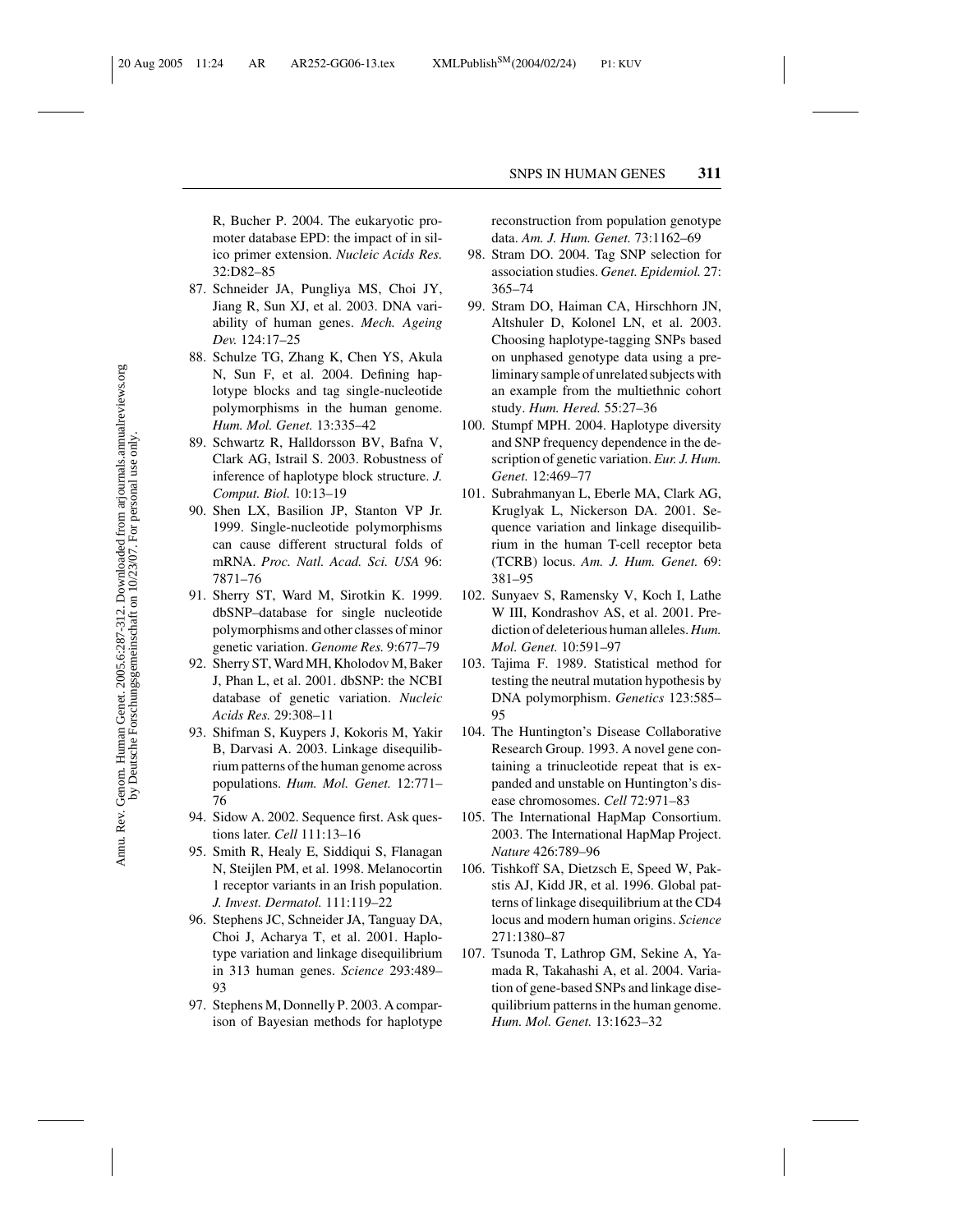- 108. Venter JC, Adams MD, Myers EW, Li PW, Mural RJ, et al. 2001. The sequence of the human genome. *Science* 291:1304– 51
- 109. Vitzthum VJ. 2003. A number no greater than the sum of its parts: the use and abuse of heritability. *Hum. Biol.* 75:539–58
- 110. Wall JD, Pritchard JK. 2003. Haplotype blocks and linkage disequilibrium in the human genome. *Nat. Rev. Genet.* 4:587– 97
- 111. Wang N, Akey JM, Zhang K, Chakraborty R, Jin L. 2002. Distribution of recombination crossovers and the origin of haplotype blocks: the interplay of population history, recombination, and mutation.*Am. J. Hum. Genet.* 71:1227–34
- 112. Weiss KM, Terwilliger JD. 2000. How many diseases does it take to map a gene with SNPs? *Nat. Genet.* 26:151–57
- 113. Wheeler DL, Church DM, Edgar R, Federhen S, Helmberg W, et al. 2004. Database resources for the National Center for Biotechnology Information: update. *Nucleic Acids Res.* 32:D35–40
- 114. Wingender E, Chen X, Hehl R, Karas H, Liebich I, et al. 2001. TRANSFAC: an integrated system for gene expression regulation. *Nucleic Acids Res.* 28:316– 19
- 115. Yamamoto F, Clausen H, White T, Marken J, Hakomori S. 1990. Molecular genetic basis of the histo-blood group ABO system. *Nature* 345:229–33
- 116. Zhang K, Jin L. 2003. HaploBlockFinder: haplotype block analyses. *Bioinformatics* 19:1300–1
- 117. Zhao T, Chang L-W, McLeod HL, Stormo GD. 2004. PromoLign: a database for upstream region analysis and SNPs. *Hum. Mutat.* 23:534–39
- 118. Zhu X, McKenzie CA, Forrester T, Nickerson DA, Broeckel U, et al. 2000. Localization of a small genomic region associated with elevated ACE. *Am. J. Hum. Genet.* 67:1144–53
- 119. Zondervan KT, Cardon LR. 2004. The complex interplay among factors that influence allelic association. *Nat. Rev. Genet.* 5:89–100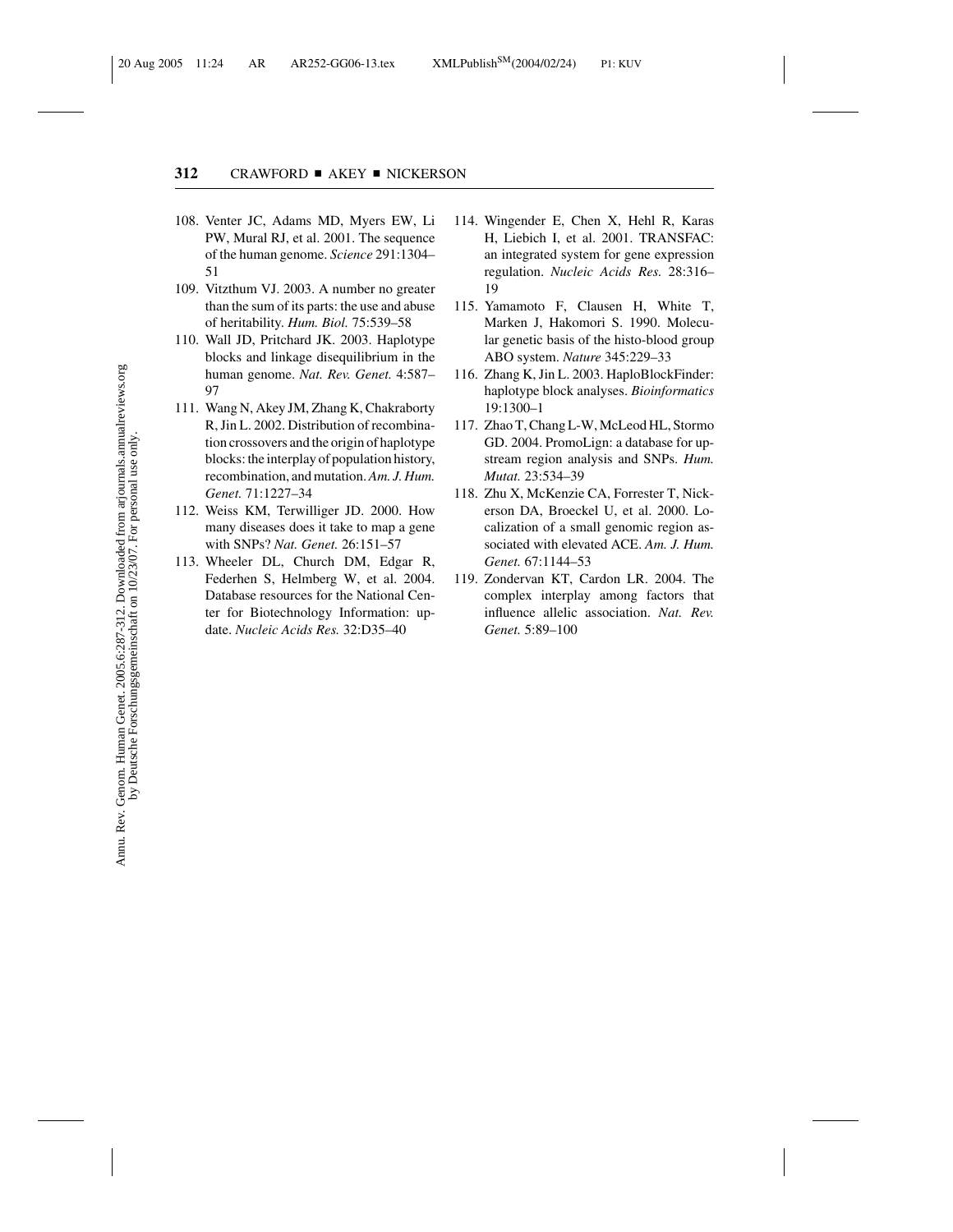

**Figure 1** GeneSNPs view of VCAM1. VCAM1, a typical gene resequenced by the SeattleSNPs PGA, is located on 1p32-p31 and is  $\sim$  22.8 kb long. VCAM1 was resequenced in 47 individuals and has 113 single nucleotide polymorphisms (SNPs). Six of the SNPs are coding SNPs, of which two are synonymous and four are nonsynonymous. The GeneSNPs view of each gene, including VCAM1 in this figure, displays exons (*purple boxes*), introns (*gray*), and untranslated regions (*green*) by color. The vertical lines represent SNPs, and the lengths of the vertical lines represent the minor allele frequency for the SNP. Each SNP is color coded to represent the location of the SNP within the gene: flanking sequence (*black*), intron (*brown*), exon (*red* for nonsynonymous and *yellow* for synonymous), and untranslated region (*green*).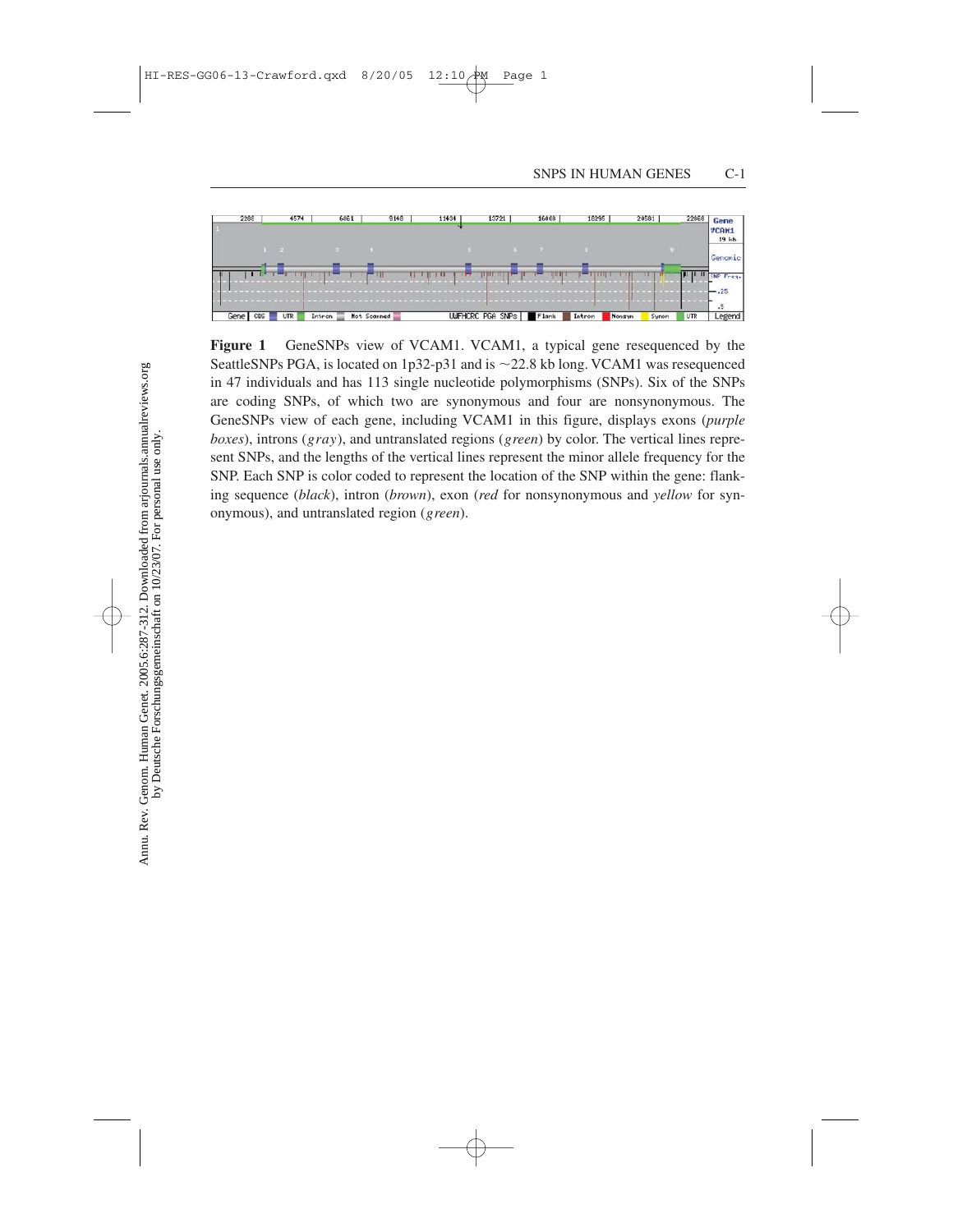

## VG2 of: TGFB3

Homozygote-Common Allele Homozygote-Rare Allele Heterozygote Undetermined Rare Allele Percentage: 5.0 Clustered By: LDselect Population: EUROPEAN DESCENT LD Method: r^2 (min: 0.5, max: 1.0)



**Figure 2** (*Continued*)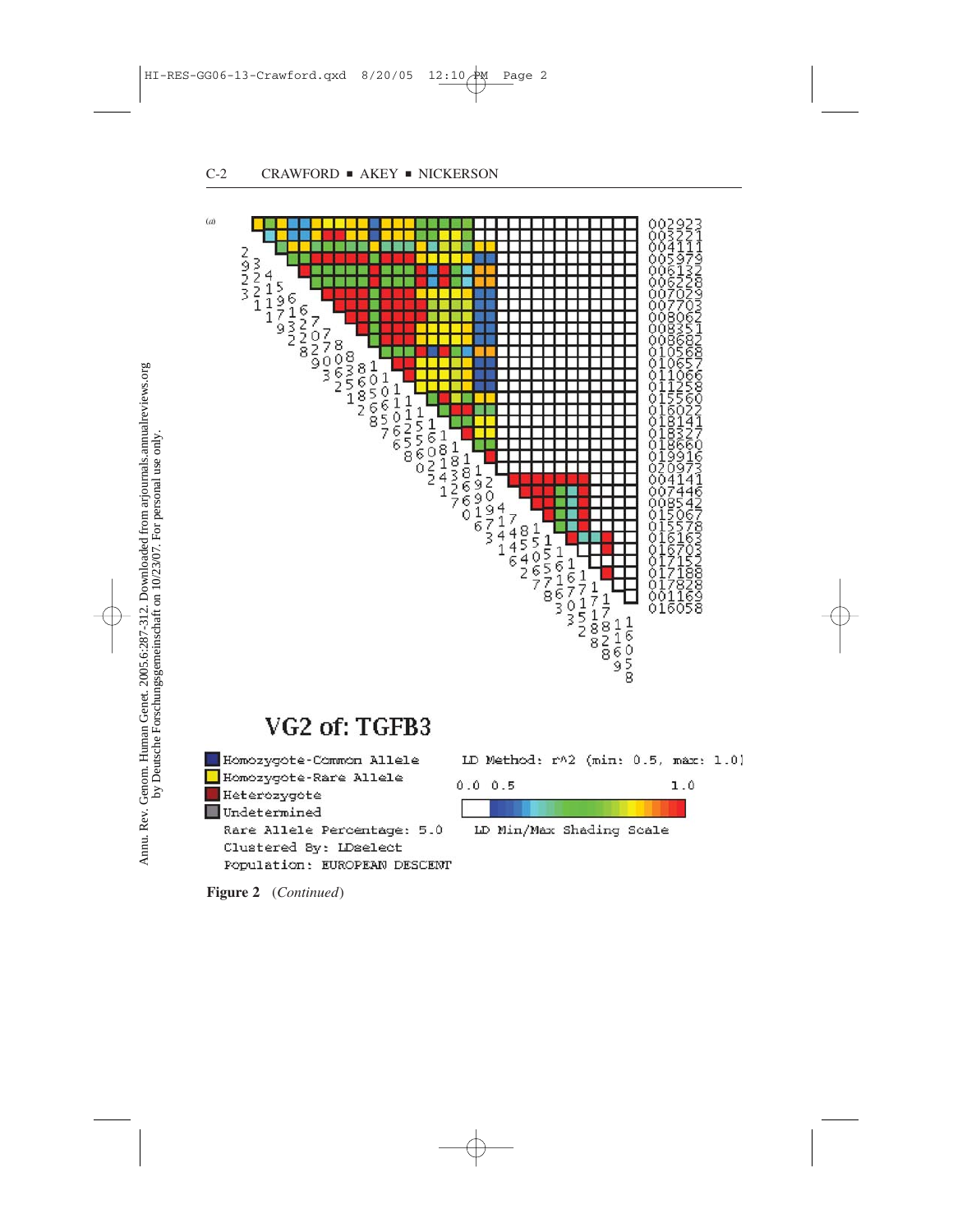

## VG2 of: TGFB3



LD Method: r^2 (min: 0.5, max: 1.0)



**Figure 2** (*Continued*)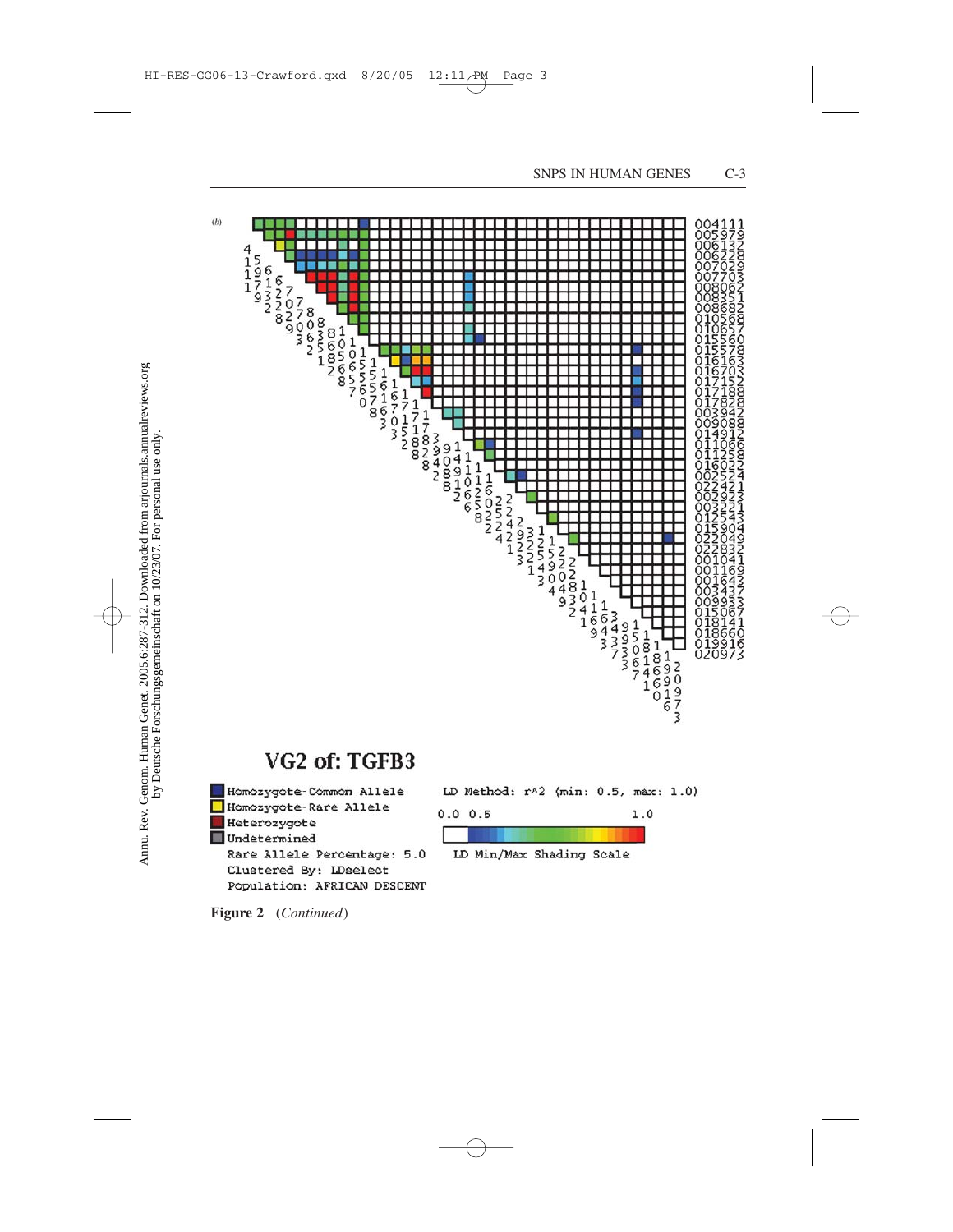

**Figure 2** The strength of pair-wise linkage disequilibrium (LD) varies dramatically across candidate genes and across different population samples. Pair-wise LD is measured using VG2, software that measures LD with  $r^2$  or D'. Here, we measured LD using  $r^2$  for all single nucleotide polymorphisms (SNPs) with a minor allele frequency of  $\geq$ 5%. The strength of LD is depicted graphically for each pair-wise comparison (*squares*), such that white and blue represent low levels of LD and orange and red represent high levels of LD (see color key). The numbers along the triangle represent the SNPs, which are numbered according to a reference sequence. (*a*) LD across TGFB3 in European Americans (n = 23). (*b*) LD across TGFB3 in African Americans (n = 24). (*c*) LD across IL1R2 in European Americans  $(n = 23)$ .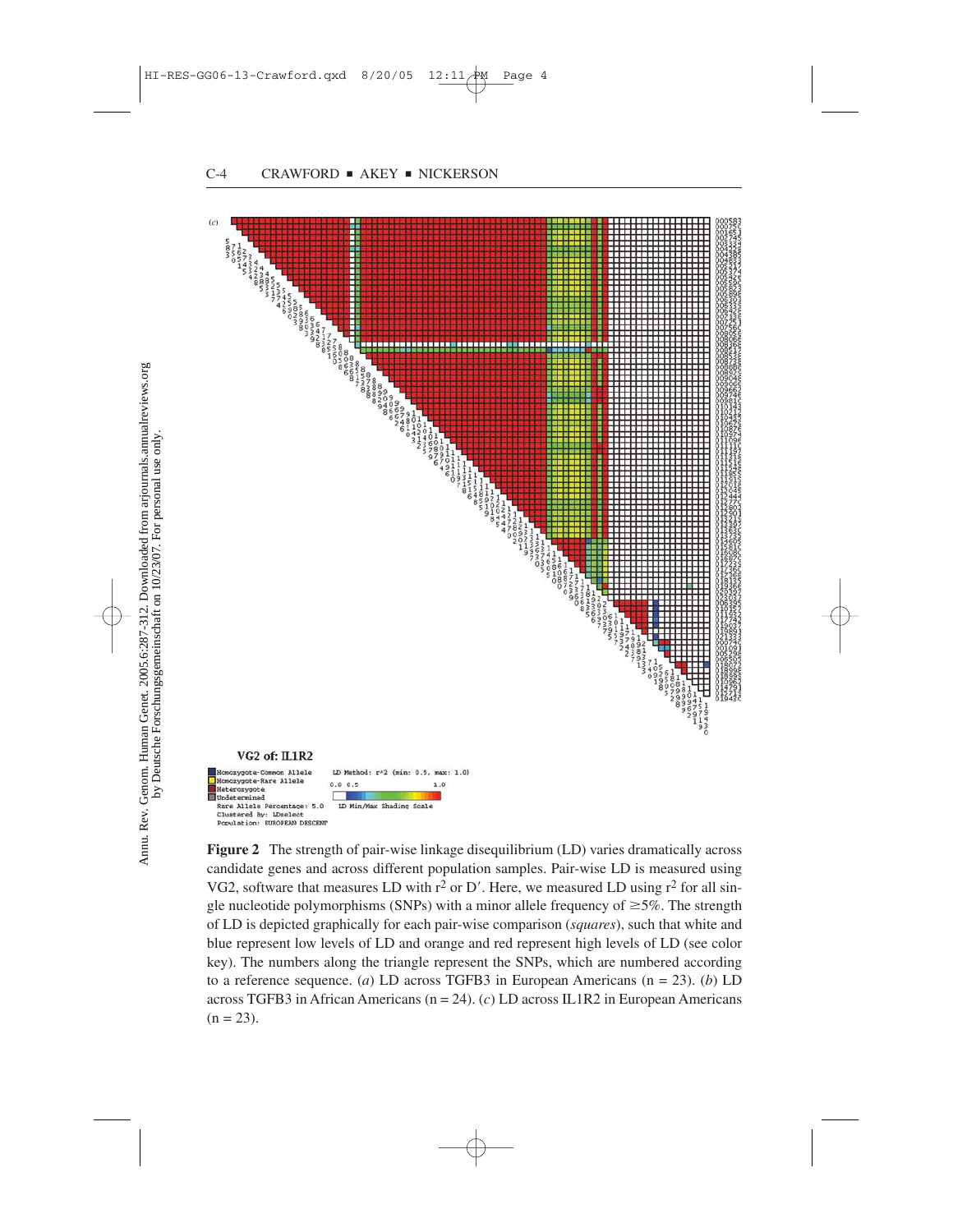

SeattleSNPs PGA candidate genes

**Figure 3** Tajima's D calculated across 180 SeattleSNPs candidate genes for African Americans and European Americans. Each square represents Tajima's D for a gene in the African-American sample (*red*) and the European-American sample (*blue*). Tajima's D was calculated using the methods of Tajima (103), and genes that have a Tajima's D of  $>2$  or  $\leq$  2 are labeled with the gene name.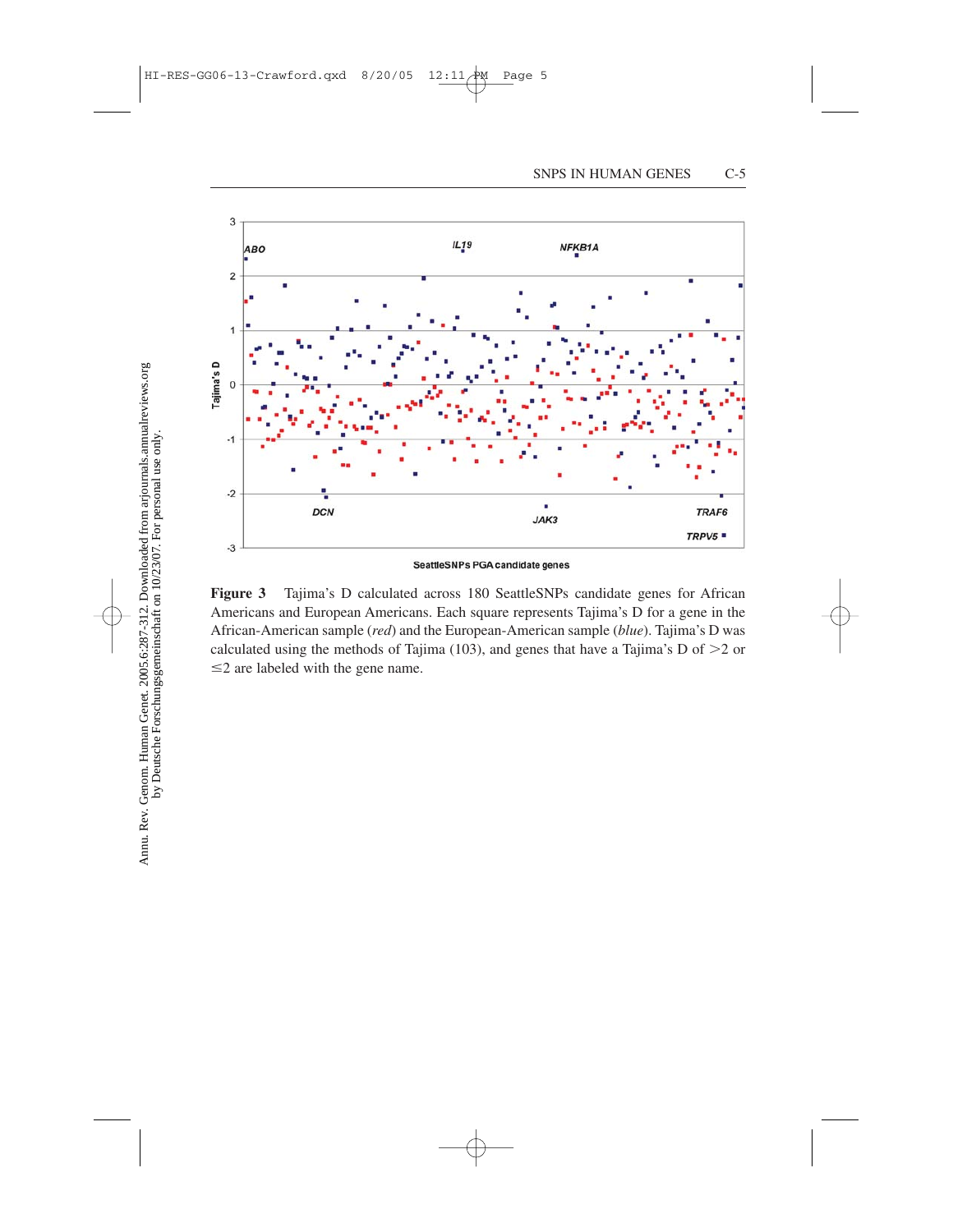



**Figure 4** Haplotype diversity across 510 candidate genes. Haplotypes were inferred using PHASEv2.1 for all single nucleotide polymorphisms (SNPs) with a minor allele frequen $cy \geq 5\%$ . (*a*) Haplotypes were inferred in the SeattleSNPs PGA samples (African and European Americans;  $n = 47$ ) and EGP samples (Polymorphism Discovery Resource sample; n = 90). The dashed line represents the average number of haplotypes per gene for the SeattleSNPs data set (*green*; 34) and the EGP data set (*orange*; 38). (*b*) Haplotypes were inferred separately for African-American samples (*red*; n = 24) and European-American samples (*blue*; n = 23) in the SeattleSNPs PGA data set. The dashed line represents the average number of haplotypes per gene for African Americans (25) and European Americans (15).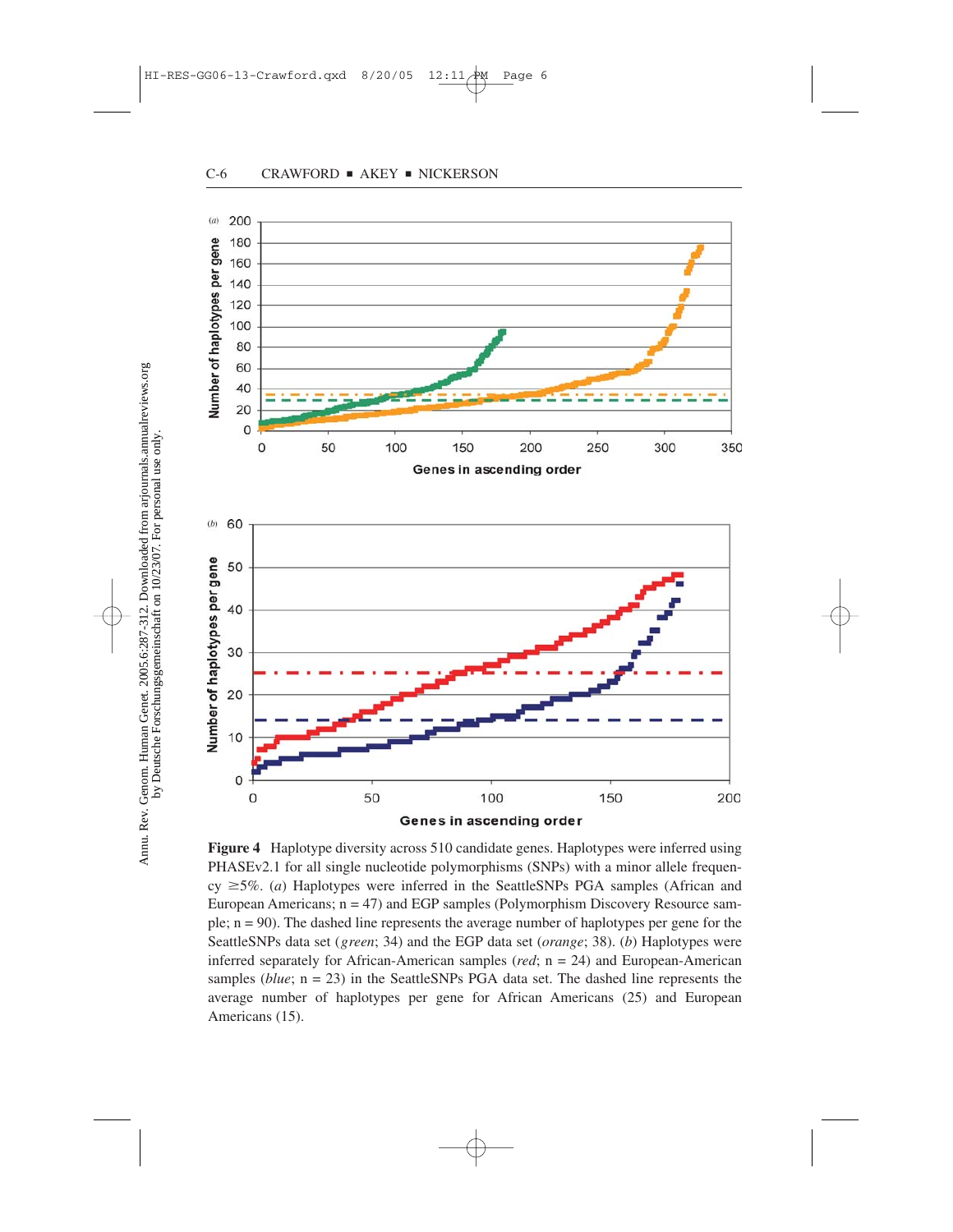# **CONTENTS**

| A PERSONAL SIXTY-YEAR TOUR OF GENETICS AND MEDICINE,                                                                                         |              |
|----------------------------------------------------------------------------------------------------------------------------------------------|--------------|
| Alfred G. Knudson                                                                                                                            | $\mathbf{1}$ |
| COMPLEX GENETICS OF GLAUCOMA SUSCEPTIBILITY, Richard T. Libby,<br>Douglas B. Gould, Michael G. Anderson, and Simon W.M. John                 | 15           |
| NOONAN SYNDROME AND RELATED DISORDERS: GENETICS AND<br>PATHOGENESIS, Marco Tartaglia and Bruce D. Gelb                                       | 45           |
| SILENCING OF THE MAMMALIAN X CHROMOSOME, Jennifer C. Chow,<br>Ziny Yen, Sonia M. Ziesche, and Carolyn J. Brown                               | 69           |
| THE GENETICS OF PSORIASIS AND AUTOIMMUNITY, Anne M. Bowcock                                                                                  | 93           |
| EVOLUTION OF THE ATP-BINDING CASSETTE (ABC) TRANSPORTER<br>SUPERFAMILY IN VERTEBRATES, Michael Dean and Tarmo Annilo                         | 123          |
| TRADE-OFFS IN DETECTING EVOLUTIONARILY CONSTRAINED SEQUENCE<br>BY COMPARATIVE GENOMICS, Eric A. Stone, Gregory M. Cooper,<br>and Arend Sidow | 143          |
| MITOCHONDRIAL DNA AND HUMAN EVOLUTION, Brigitte Pakendorf                                                                                    |              |
| and Mark Stoneking                                                                                                                           | 165          |
| THE GENETIC BASIS FOR CARDIAC REMODELING, Ferhaan Ahmad,                                                                                     |              |
| J.G. Seidman, and Christine E. Seidman                                                                                                       | 185          |
| HUMAN TASTE GENETICS, Dennis Drayna                                                                                                          | 217          |
| MODIFIER GENETICS: CYSTIC FIBROSIS, Garry R. Cutting                                                                                         | 237          |
| <b>ADVANCES IN CHEMICAL GENETICS, Inese Smukste</b><br>and Brent R. Stockwell                                                                | 261          |
| THE PATTERNS OF NATURAL VARIATION IN HUMAN GENES,<br>Dana C. Crawford, Dayna T. Akey, and Deborah A. Nickerson                               | 287          |
| A SCIENCE OF THE INDIVIDUAL: IMPLICATIONS FOR A MEDICAL SCHOOL<br>CURRICULUM, Barton Childs, Charles Wiener, and David Valle                 | 313          |
| COMPARATIVE GENOMIC HYBRIDIZATION, Daniel Pinkel<br>and Donna G. Albertson                                                                   | 331          |
| SULFATASES AND HUMAN DISEASE, Graciana Diez-Roux<br>and Andrea Ballabio                                                                      | 355          |